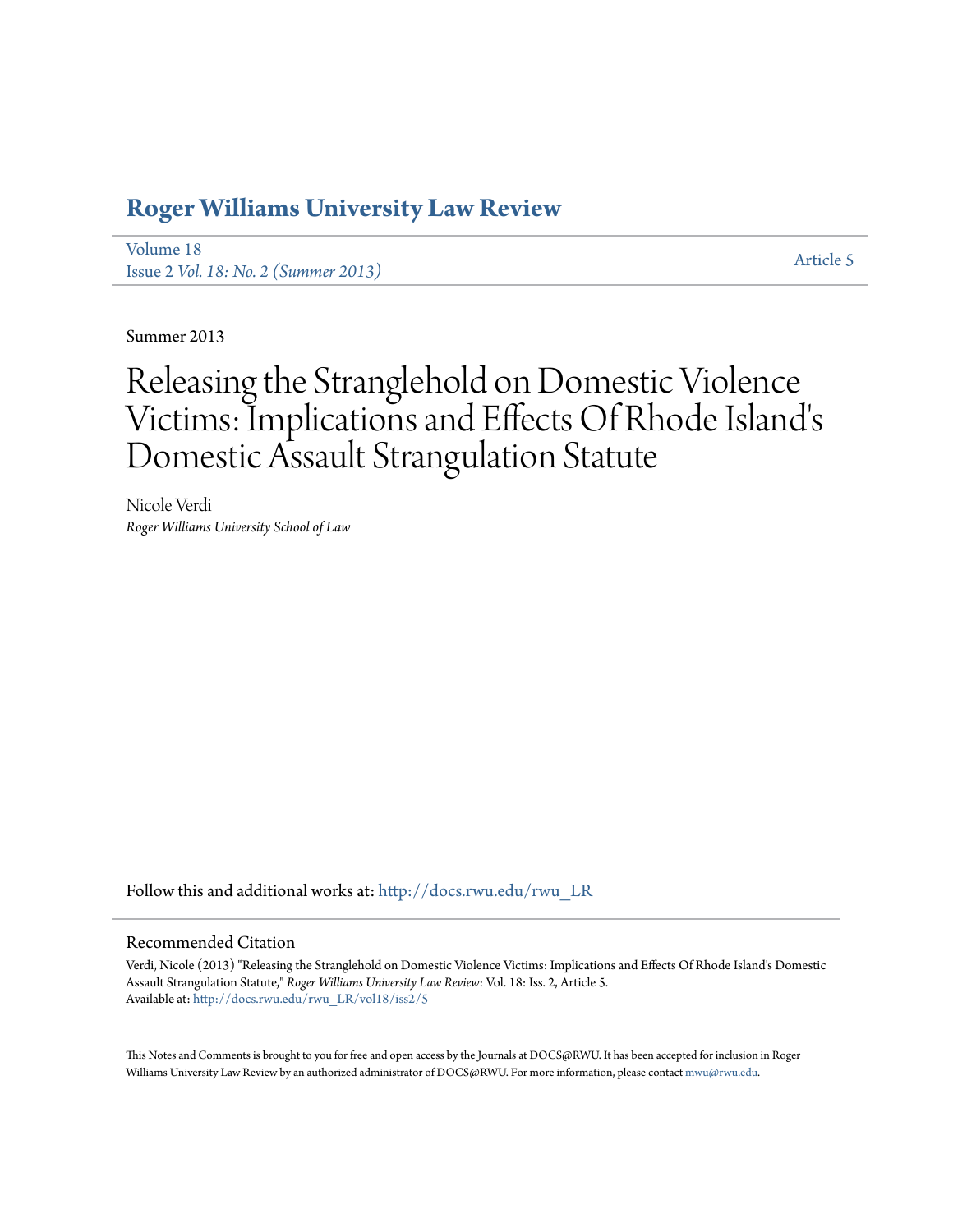# **Releasing the Stranglehold on Domestic Violence Victims: Implications and Effects of Rhode Island's Domestic Assault Strangulation Statute[1](#page-1-0)**

**Nicole Verdi\***

#### I. INTRODUCTION

Strangulation is "one of the most lethal forms of violence" used by men against their intimate partners.<sup>[2](#page-1-1)</sup> "Strangulation symbolizes an abuser's power and control"; "the victim is

<span id="page-1-1"></span><sup>2.</sup> Casey Gwinn & Gael Strack, *Background Information for a California Strangulation Statute*, NATIONAL FAMILY JUSTICE CENTER ALLIANCE: STRANGULATION http://www.familyjusticecenter.org/Strangulation/Strangulation%20White%2 0Paper%20NFJCA%202010.pdf. This article focuses on strangulation where the perpetrator is a male and the victim is a female, as the majority of studies and research has shown that a majority of domestic violence related strangulations occur where the male is the perpetrator and the female is the victim. *See id*; *see also* Gael B. Strack & George McClane, *How To Improve Your Investigation and Prosecution of Strangulation Cases* [hereinafter *How To Improve Strangulation Cases*], http://www.ncdsv.org/images/strangulation \_article.pdf (last visited Mar. 20, 2013).



<span id="page-1-0"></span><sup>\*</sup> Candidate Juris Doctor, Roger Williams University School of Law, 2014; B.S., Roger Williams University, 2012. The author would like to express her appreciation and gratitude to her family, friends, colleagues, editors, mentors, and everyone who contributed to this piece in direct and indirect ways. The author would especially like to thank her parents, Kim and Tom and her siblings, Tom Luke, Maria, and Joey, for their unwavering support.

<sup>1.</sup> Title courtesy of Tom Pagliarini.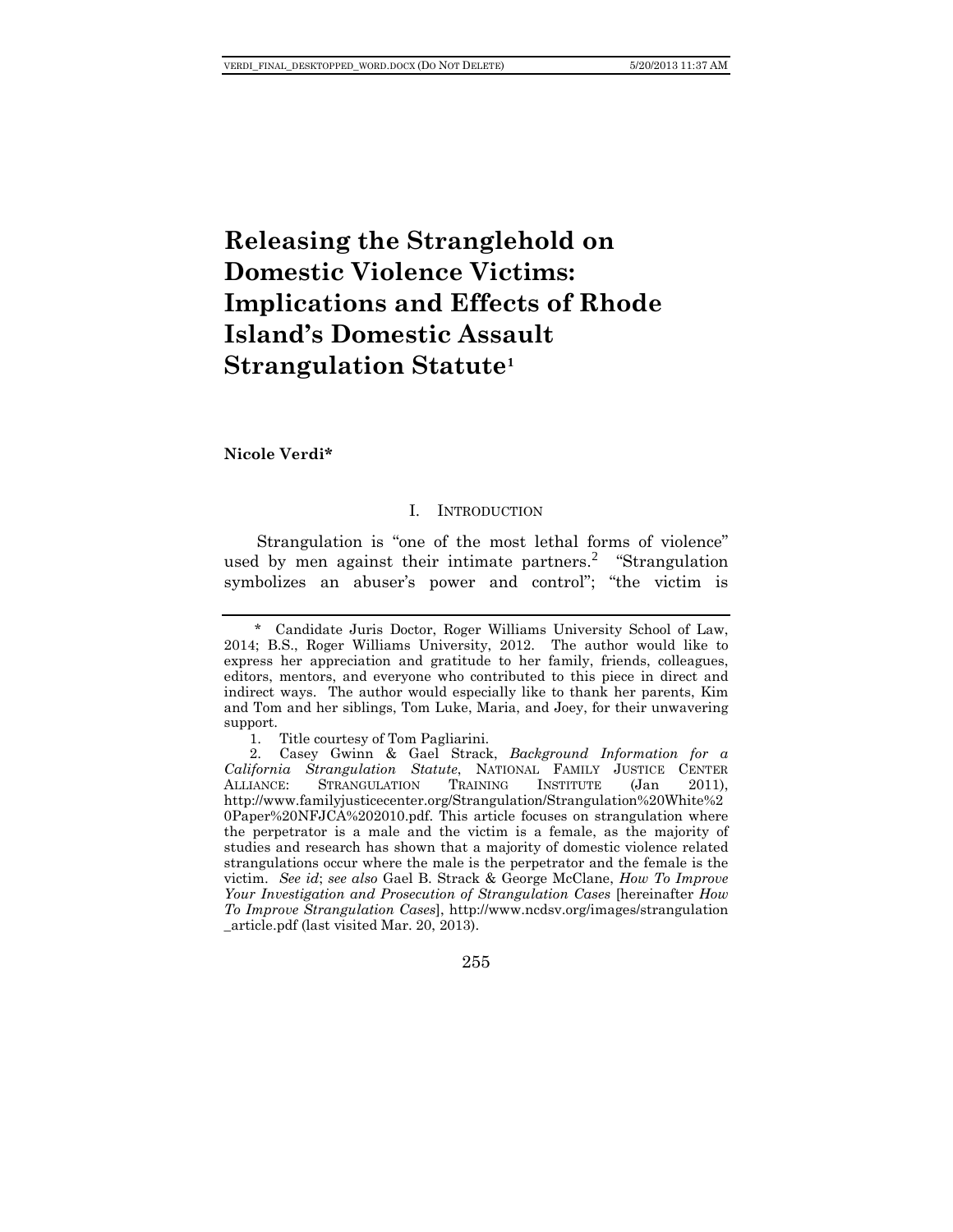completely overwhelmed . . . vigorously struggles for air, and is at the mercy of the abuser."<sup>[3](#page-2-0)</sup> "A single traumatic experience of strangulation . . . [can] instill so much fear" in a victim that she can "get trapped in a pattern of control by the abuser."<sup>[4](#page-2-1)</sup> What makes domestic partner non-fatal strangulation even more scary and deadly than other forms of domestic violence is that women who have been non-fatally strangled by their intimate partners are substantially more likely to be killed by that same partner. Thus, non-fatal strangulation has become a precursor to death for these victims, and because non-fatal strangulation is difficult to find, see, and prove, non-fatal strangulation is often undetected by law enforcement officials.<sup>[5](#page-2-2)</sup>

This article examines a revision made to Rhode Island domestic violence law in 2012 when the crime of strangulation became classified as a felony,  $6 \text{ suggests that the new law is a}$  $6 \text{ suggests that the new law is a}$ necessary step for Rhode Island domestic violence law, and proposes practical methods for law enforcement and prosecutors to successfully utilize and enforce this strangulation statute. Section II provides relevant background information, including a brief history of Rhode Island domestic violence laws and the rationale behind the need for a specific strangulation statute. Section III examines the language of the strangulation statute. Next, section IV identifies possible criticisms of the strangulation statute. Section V responds to those possible criticisms and identifies why the criticisms do not negate the positive effect of the strangulation statute. Section VI makes recommendations to ensure that the strangulation statute is as effective as possible in preventing and decreasing domestic violence strangulation and death. Finally, Section VII concludes that the strangulation statute is a great first step in the fight against domestic violence, and as the community becomes more aware of the severity of nonfatal domestic partner strangulation, domestic violence strangulation and death will hopefully decrease.<sup>[8](#page-2-5)</sup>

<span id="page-2-4"></span><span id="page-2-3"></span><span id="page-2-2"></span><span id="page-2-1"></span><span id="page-2-0"></span><sup>3.</sup> *Strangulation Assaults in Domestic Violence Cases: Fact Sheet*, ORTNER-UNITY: THE CENTER ON FAMILY-VIOLENCE, *available at* http:// www.sp2.upenn.edu/ortner/docs/factsheet\_strangulation.pdf.

<sup>4.</sup> *See id*.

<sup>5.</sup> *See id.*

<sup>6.</sup> R.I. GEN. LAWS § 11-5-2.3 (2012).

<span id="page-2-5"></span><sup>7.</sup> *See* Gwinn et al., *supra* note 2.

<sup>8.</sup> *See* Nancy Glass, *Non-Fatal Strangulation Is an Important Risk*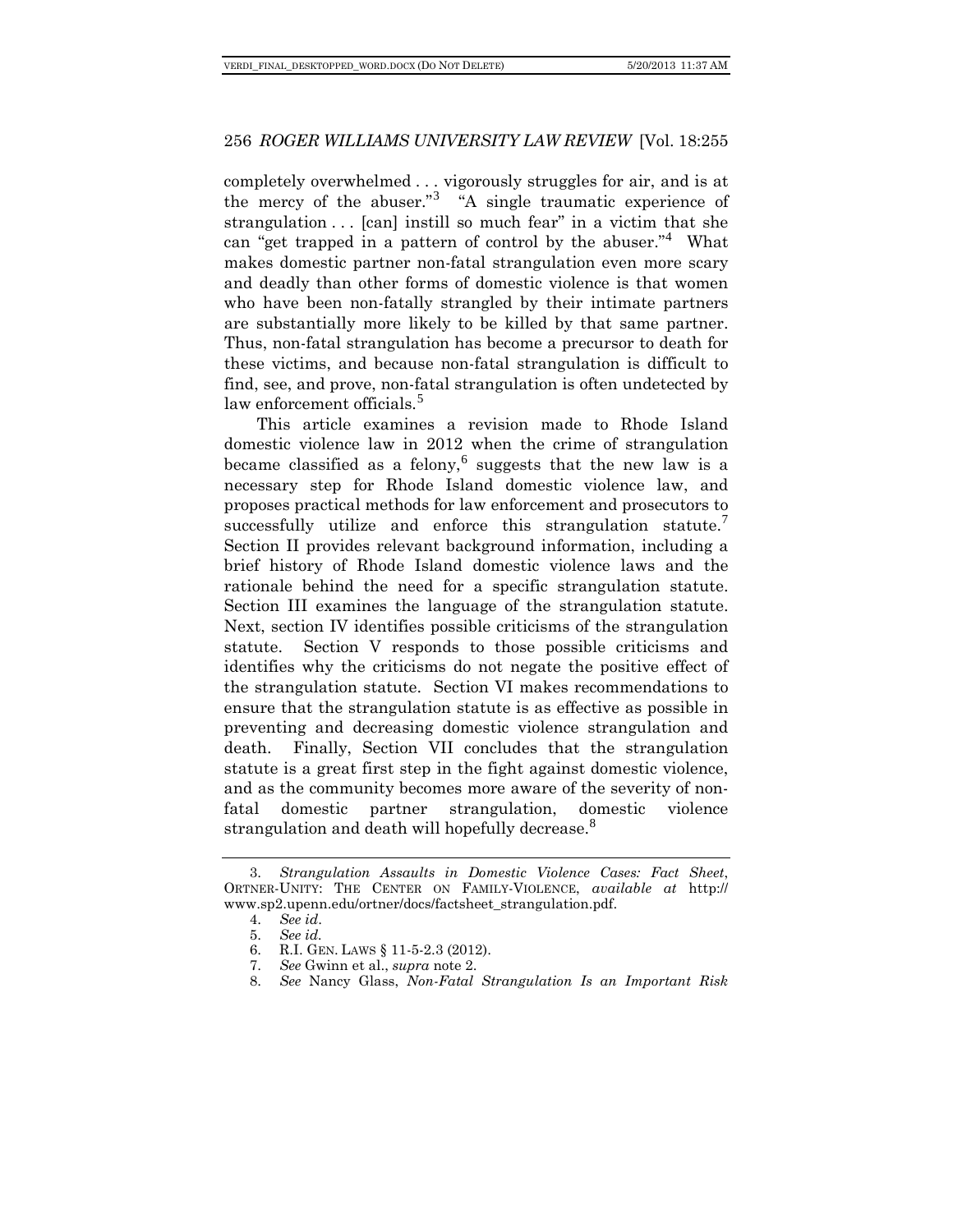#### II. BACKGROUND

#### A. History of Rhode Island Domestic Violence Law

Over the past thirty years, Rhode Island domestic violence law has evolved dramatically. In 1988, the Rhode Island legislature passed the Domestic Violence Prevention Act (the "Act"). $\degree$  The purpose of the Act was to recognize the importance of domestic violence as a serious crime against society and to assure victims the maximum protection from abuse.<sup>[10](#page-3-1)</sup> Also, the Act established specific procedures for the criminal court system to handle domestic violence cases.<sup>[11](#page-3-2)</sup> Some of those procedures included: mandatory arrests, victimless prosecutions, no contact orders, court advocates, and batterers' intervention programs.<sup>[12](#page-3-3)</sup> Further, the Act formed the Rhode Island Supreme Court Domestic Violence Training and Monitoring Unit (DV Unit), responsible for the development, printing, dissemination, and collection of the legislatively mandated Domestic Violence/Sexual Assault reporting forms to establish accurate data on the extent and severity of domestic violence, sexual assaults, and child molestation incidents, including arrests and non-arrests.<sup>[13](#page-3-4)</sup>

*Factor For Homicide of Women*, 35 J. EMERG. MED. 329 (2008).

9. R.I. GEN. LAWS § 12-29 (1988).

<span id="page-3-1"></span><span id="page-3-0"></span>10. *See* Domestic Violence Prevention Act, ch. 539, sec. 12, §12-29, 1988 R.I. Public Laws 1050.

11. *See* R.I. GEN. LAWS § 12-29 (1988).

<span id="page-3-3"></span><span id="page-3-2"></span>12. *See id.* Rhode Island's mandatory arrest law, §12-29-3(b)(1) states,"[w]hen a law enforcement officer responds to a domestic violence situation and has probable cause to believe that a crime has been committed, the officer shall exercise arrest powers." R.I. GEN. LAWS § 12-29-3(b)(1). The Act also solidified that a prosecutor's decision to charge a perpetrator with domestic violence shall not be dependent on consent of the victim, establishing, in writing, victimless prosecutions. R.I. GEN. LAWS § 12-29- 3(b)(2). Section 12-29-8.1 established that all domestic violence and sexual assault protective orders must be filed in the Restraining Order No-Contact Order System (R.O.N.C.O) at the Attorney General's Bureau of Criminal Identification (B.C.I.) unit and lists exactly what should be on the no-contact orders, as well as discusses the procedure for modifying and terminating the orders. R.I. GEN. LAWS § 12-29-8.1. Court advocates advise victims of their rights; assist victims in securing those rights; inform victims of protective orders; assist victims in obtaining protective orders; refer victims to shelter, counseling, and other social services; and monitor the justice system's response to a treatment of victims of domestic violence. R.I. GEN. LAWS § 12- 29-7.

<span id="page-3-4"></span>13. *Domestic Violence Training and Monitoring Unit*, Rhode Island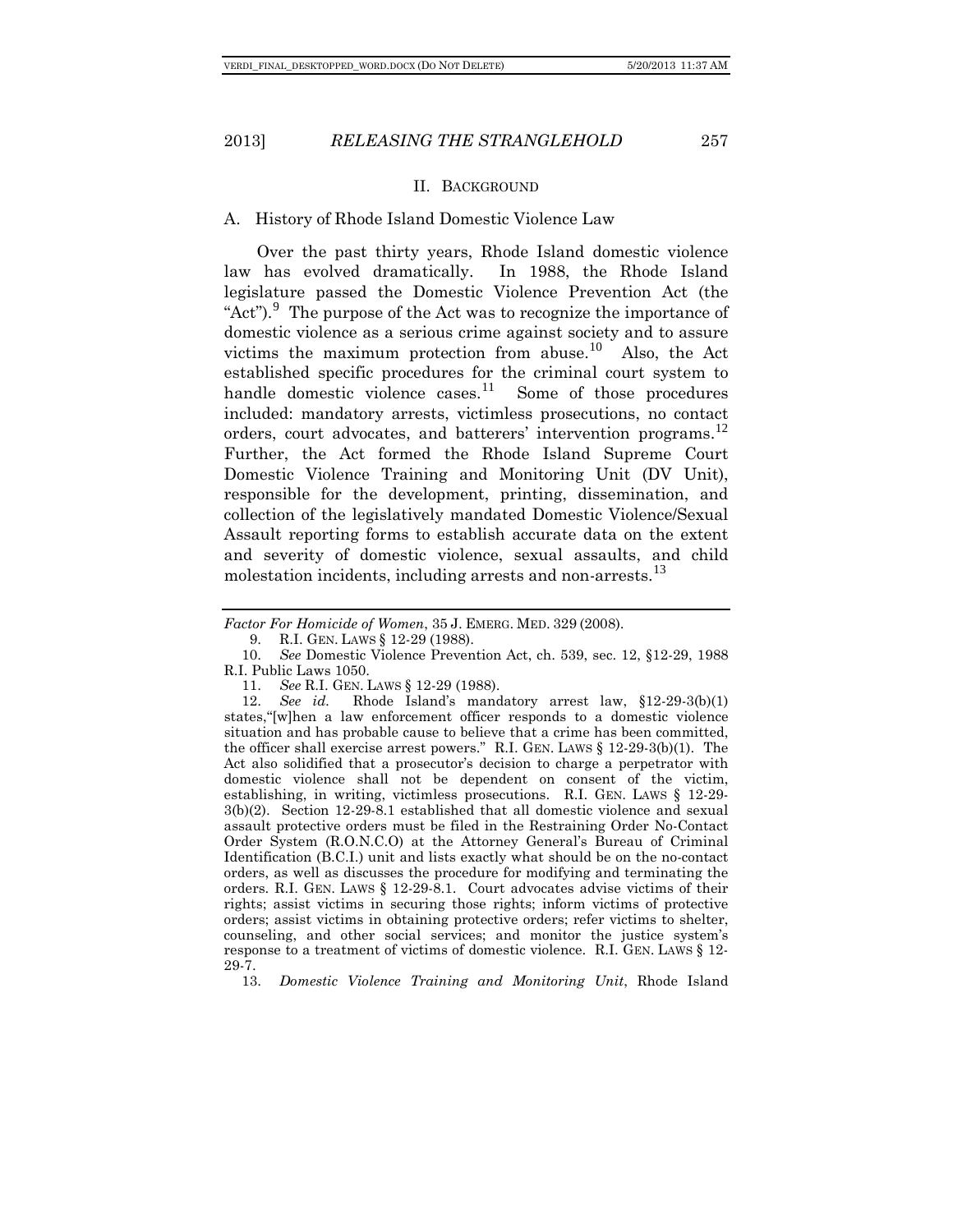Rhode Island also created specific domestic violence laws relating to the Rhode Island Family Court and the Rhode Island District Court.[14](#page-4-0) The Domestic Abuse Prevention Act for the Family Court defined "domestic abuse" as:

the occurrence of one or more of the following acts between present or former family members, parents, stepparents, or persons who are or have been in a substantive dating or engagement relationship within the past one year in which at least one of the persons is a minor: (i) Attempting to cause or causing physical harm; (ii) Placing another in fear of imminent serious physical harm; or (iii) Causing another to engage involuntarily in sexual relations by force, threat of force, or duress[;] (iv) Stalking or cyberstalking.<sup>[15](#page-4-1)</sup>

The Domestic Abuse Prevention Act also created Family Court protective orders, which allow victims to request and courts to grant temporary restraining orders, restraining orders, and orders requiring a defendant to vacate a household immediately.<sup>[16](#page-4-2)</sup> Similarly, Rhode Island created domestic abuse laws specific to Rhode Island District Courts.[17](#page-4-3) In the Rhode Island District Courts, "domestic abuse" is defined as abuse occurring between individuals who are living together or have a substantive dating relationship, and the courts looks to numerous factors when

- <span id="page-4-2"></span><span id="page-4-1"></span>15. R.I. GEN. LAWS § 15-15-1 (2006).
- 16. *See* R.I. GEN. LAWS § 15-15-3 (2006); R.I. GEN. LAWS § 15-15-4 (2006).
- <span id="page-4-3"></span>17. R.I. GEN. LAWS § 8-8.1-1 (2006).

Judiciary (October 27, 2012) [http://www.courts.ri.gov/publicresources](http://www.courts.ri.gov/publicresources/domesticviolenceunit/default.aspx) [/domesticviolenceunit/default.aspx.](http://www.courts.ri.gov/publicresources/domesticviolenceunit/default.aspx) This law mandated that all law enforcement responding or investigating any domestic violence or sexual assault must complete a Domestic Violence/Sexual Assault reporting form and deliver it to the DV Unit so that the information can be entered into a database, which provides statistics to be used by law enforcement and for research. *Id.*

<span id="page-4-0"></span><sup>14.</sup> *See* R.I. GEN. LAWS § 15-15 (2006) and R.I. GEN. LAWS § 8-8.1 (2006). The Rhode Island Family Court "has jurisdiction to hear and determine all petitions for divorce and any motions in conjunction with divorce proceedings"; petitions regarding support for parents and children; "matters relating to delinquent, wayward, dependent, neglected, abused, or mentally deficient or mentally disordered children"; matters relating to "adoptions, child marriages, paternity proceedings"; and matters involving *domestic relations*. *About The Family Court*, R.I. JUDICIARY, [http://www.courts.ri.gov](http://www.courts.ri.gov/Courts/FamilyCourt/PDFs/AbouttheFamilyCourt.pdf) [/Courts/FamilyCourt/PDFs/AbouttheFamilyCourt.pdf](http://www.courts.ri.gov/Courts/FamilyCourt/PDFs/AbouttheFamilyCourt.pdf) (last visited November 2, 2012) (emphasis added).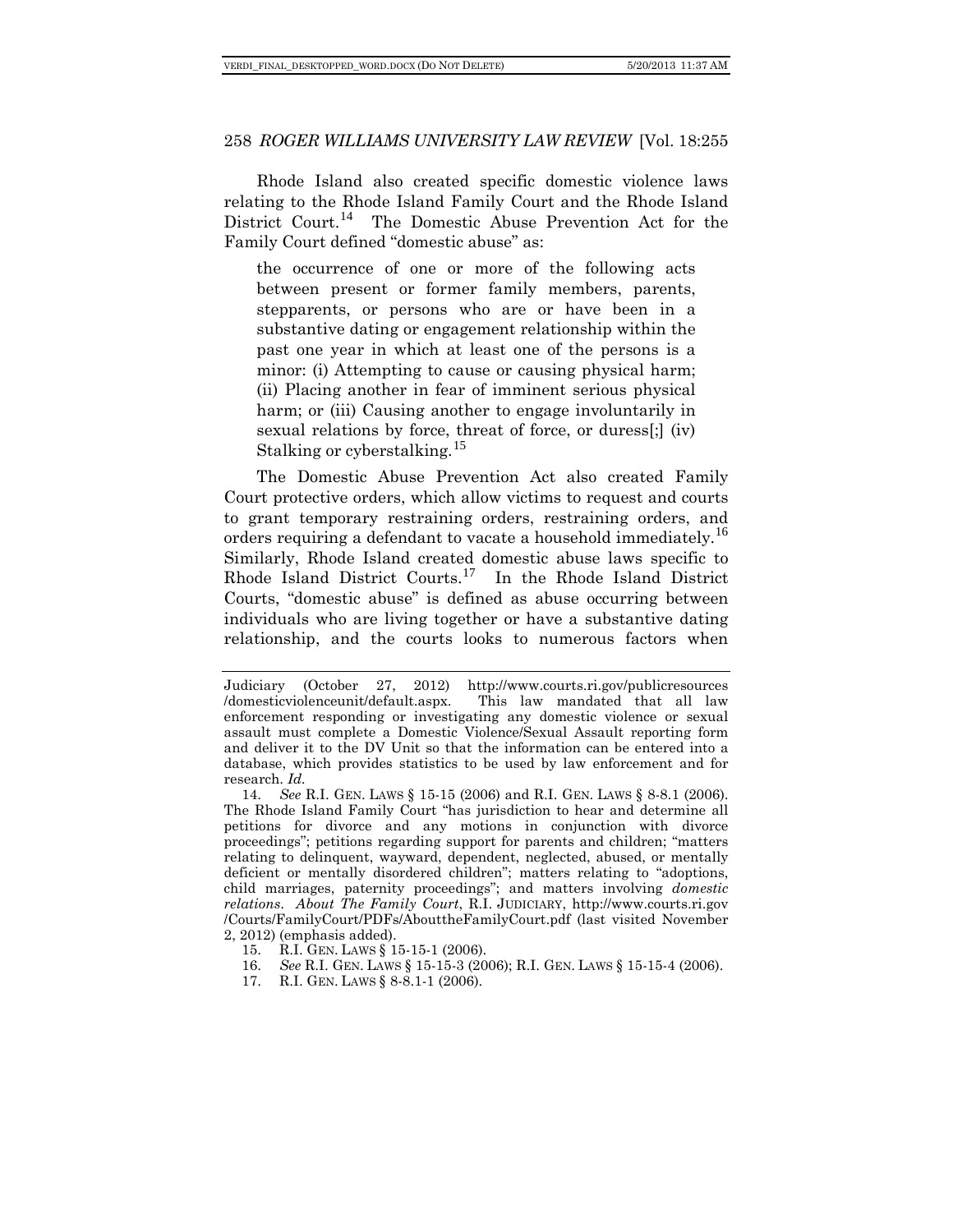determining if a relationship qualifies under domestic abuse laws.[18](#page-5-0) Laws such as this one help victims of domestic violence, not only by specifically defining "domestic abuse," but by providing victims with mechanisms to further protect themselves from abuse.[19](#page-5-1)

Rhode Island continued to develop additional laws to protect victims and prosecute abusers of domestic violence. In 1992, the legislature made stalking a crime.<sup>[20](#page-5-2)</sup> The purpose of criminalizing stalking was "to eliminate behaviors which disrupt normal life for [a] victim, and to prevent such behaviors from escalating into violence" by "criminaliz[ing] certain acts of harassment in order to prevent more serious violent conduct.<sup>"[21](#page-5-3)</sup> Rhode Island, recognizing that offline stalking statutes were inadequate to deal with cyberstalking, made cyberstalking a crime in 2001, focusing on the victim's fear rather than the perpetrator's actions.<sup>[22](#page-5-4)</sup>

<span id="page-5-1"></span>*Id*.

20. R.I. GEN. LAWS § 11-59-1 (2006).<br>21. Naomi Harlin Goodno, Cybersta

<span id="page-5-3"></span><span id="page-5-2"></span>21. Naomi Harlin Goodno, *Cyberstalking, A New Crime: Evaluating the Effectiveness of Current State and Federal Laws*, 72 MO. L. REV. 125, 128 (2007) (internal quotations omitted).

<span id="page-5-4"></span>22. *See* R.I. GEN. LAWS § 11-52-4.2 (2006); *see also* Goodno, *supra* note 21, at 144, 146. Cyberstalking is "transmit[ting] any communication by computer or other electronic device to any person or caus[ing] any person to be contacted for the sole purpose of harassing that person or his or her family." R.I. GEN. LAWS § 11-52-4.2. (Stalking, "harassing another person or willfully, maliciously and repeatedly following another person with the intent to place that person in reasonable fear of bodily injury," requires a stalker have an intent to place another person in reasonable fear of bodily injury). *See* R.I. GEN. LAWS § 15-15-1. Cyberstalking does not require that specific intent element. *See id*.

<span id="page-5-0"></span><sup>18.</sup> *Id.* The statute specifically states that "domestic abuse" is:

The occurrence of one or more of the following acts between cohabitants or against the minor child of a cohabitant, or the occurrence of one or more of the following acts between persons who are or have been in a substantive dating or engagement relationship within the past one year or against a minor child in the custody of the plaintiff; 'domestic abuse' shall be determined by the court's consideration of the following factors: (i) The length of time of the relationship; (ii) The type of relationship; (iii) The frequency of the interaction between the parties; (iv) Attempting to cause or causing physical harm; (v) Placing another in fear of imminent serious physical harm; (vi) Causing another to engage involuntarily in sexual relations by force, threat of force, or duress; or (vii) Stalking or cyberstalking.

<sup>19.</sup> *See* R.I. GEN. LAWS § 8-8.1-3 (2006); R.I. GEN. LAWS § 8-8.1-4 (2006).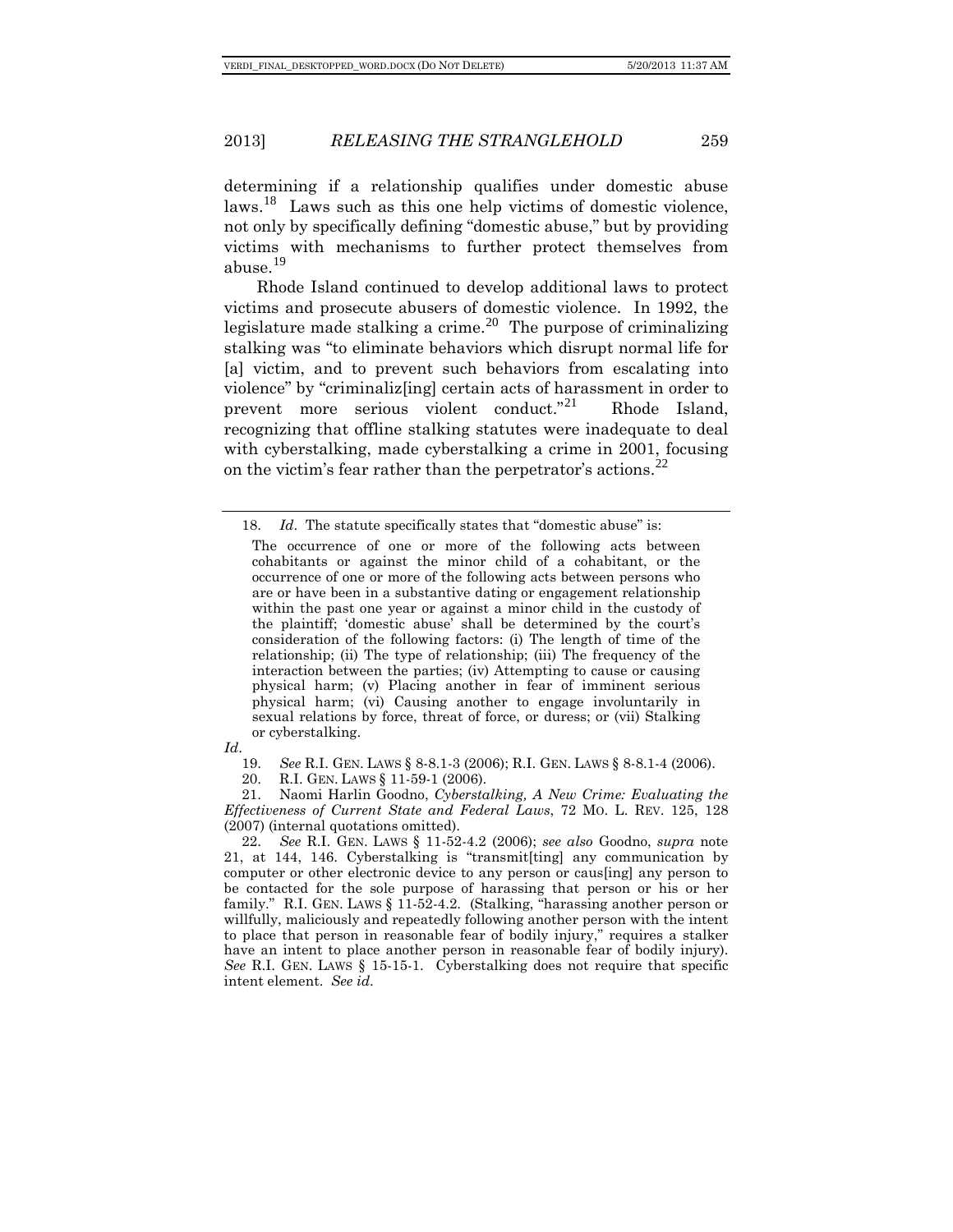Additionally, Rhode Island made it illegal for health carriers to directly or indirectly engage in "an unfairly discriminatory act or practice against a subject of abuse."<sup>[23](#page-6-0)</sup> Previously, insurance companies had been denying health insurance coverage to patients who had been victims of domestic violence.<sup>[24](#page-6-1)</sup> Advocates supporting domestic violence victims were worried that battered women would stop seeking help and stop reporting incidents to preserve necessary insurance coverage.<sup>[25](#page-6-2)</sup> Thus, this Rhode Island law helps prevent battered women from having to forgo assistance and protection to remain insured or gain insurance.

Next, the Rhode Island legislature passed legislation to prevent employers from discriminating against victims of domestic violence during employment.<sup>[26](#page-6-3)</sup> The legislature instituted employment protections, making it illegal to terminate a domestic violence victim due to the violence, and it provided benefits for victims if they leave a position for safety reasons.<sup>[27](#page-6-4)</sup> Also, the Workplace Violence Protection Act allows an employer to file a restraining order for the place of business to protect an employee from a particular individual who has threatened or stalked an employee.<sup>[28](#page-6-5)</sup> Further, over the past decade, Rhode Island has made strides to protect victims of domestic violence by passing legislation to protect their addresses in voting, child support, and Rhode Island Works records to make it more difficult for abusers to find and harm victims who have left a violent relationship.<sup>[29](#page-6-6)</sup>

Recently, the Rhode Island legislature passed a statute making strangulation a felony subject to a maximum penalty of ten years in jail.<sup>[30](#page-6-7)</sup> This statute was passed in  $2012$  and is the

<sup>23.</sup> R.I. GEN. LAWS § 27-60-3 (2006).

<span id="page-6-1"></span><span id="page-6-0"></span><sup>24.</sup> Ariella Hyman, *Mandatory Reporting of Domestic Violence By Health Care Providers: A Policy Paper*, THE FAMILY VIOLENCE PREVENTION FUND (1997) at 11.

<span id="page-6-2"></span><sup>25.</sup> *See* Ellen J. Morrison, *Insurance Discrimination Against Battered Women: Proposed Legislative Protection*, 72 IND. L. J. 259, 260 (1996) (citing Monica C. Fountain, Insurance Companies Hit Battered Women Too, CHI. TRIB., June 4, 1995, sec. 6, at 1; Katharine Q. Seelye, Insurability for Battered Women, N.Y. TIMES, May 12, 1994, at A9).

<sup>26.</sup> *See* R.I. GEN. LAWS § 12-28-10; R.I. GEN. LAWS § 28-52-2.

<sup>27.</sup> *See* R.I. GEN. LAWS § 12-28-10.

<sup>28.</sup> *See* R.I. GEN. LAWS § 28-52-2.

<span id="page-6-7"></span><span id="page-6-6"></span><span id="page-6-5"></span><span id="page-6-4"></span><span id="page-6-3"></span><sup>29.</sup> *See* R.I. GEN. LAWS ANN. § 17-28-1 (2006); R.I. GEN. LAWS § 40-5.2-34 (2006); R.I. GEN. LAWS ANN. §15-22-5 (2006).

<sup>30.</sup> *See* R.I. GEN. LAWS § 11-5-2.3 (2012).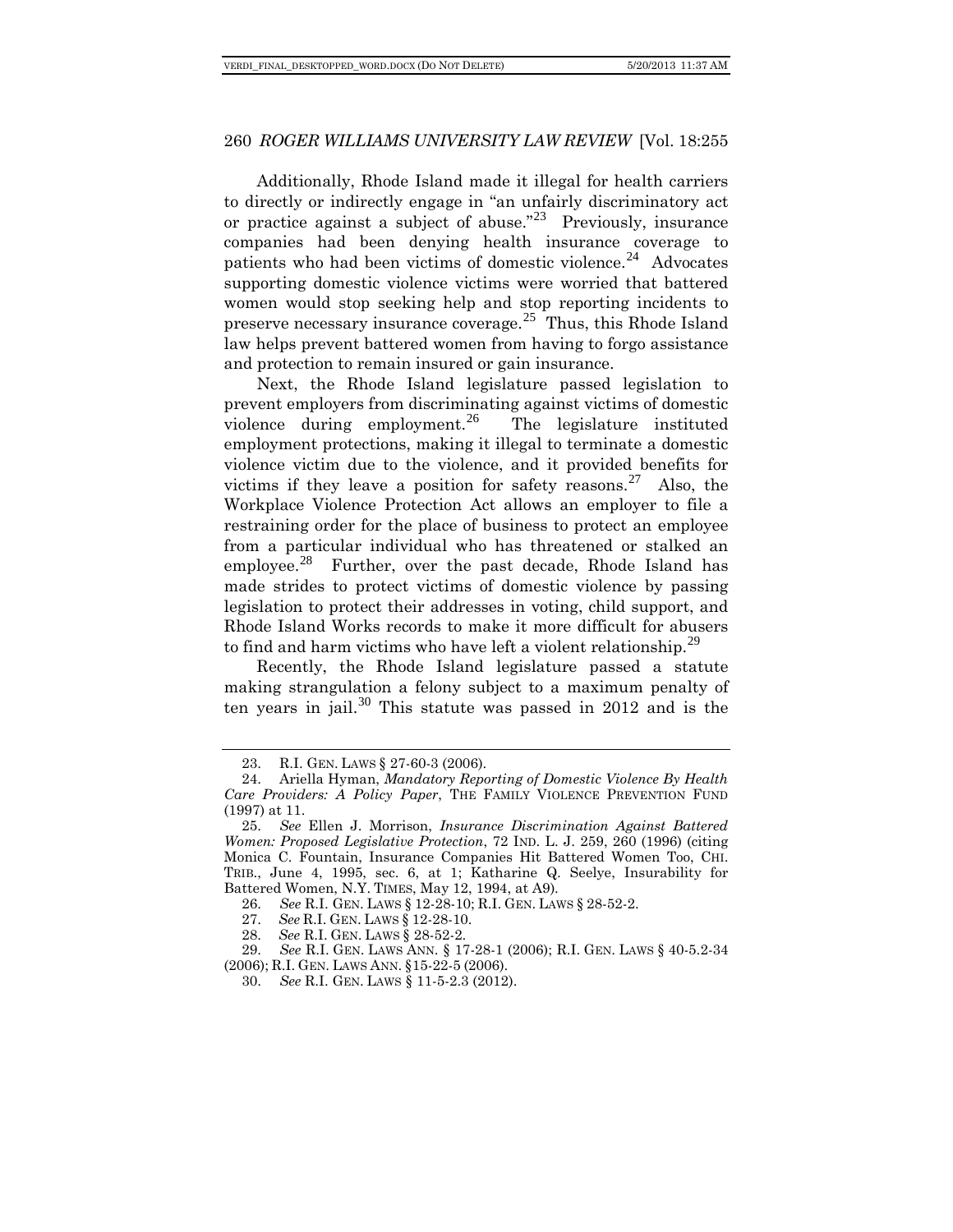focus of this article.<sup>[31](#page-7-0)</sup> The next section will discuss an in-depth analysis of the purpose, language, and consequences of strangulation statutes.

# B. Purpose of Strangulation Statutes

As discussed more thoroughly below, to understand the purpose, determine the legislative intent, and assess the effectiveness of the strangulation statute passed in Rhode Island, one should understand what exactly strangulation consists of and how strangulation relates to domestic violence.<sup>[32](#page-7-1)</sup> Understanding this information provides necessary insight and background to shed light on the scary realities of non-fatal domestic partner strangulation.<sup>[33](#page-7-2)</sup> Also, recognizing the different facets of domestic partner non-fatal strangulation provides a thorough foundation to appreciate the benefits of the new strangulation statute, as well as gauge the problems prosecutors and law enforcement officials may have when trying to utilize the new statute.<sup>[34](#page-7-3)</sup>

# *1. What Is Strangulation?*

Generally, "strangulation . . . is produced by a constant application of pressure on the neck." $35$ More specifically, "strangulation is defined as a form of asphyxia (lack of oxygen) characterized by closure of the blood vessels and/or air passages of the neck as a result of external pressure on the neck."<sup>[36](#page-7-5)</sup> "Choking" can refer to ... the violent act of strangulation."<sup>[37](#page-7-6)</sup> Strangulation

<sup>31.</sup> *See id.*

<span id="page-7-1"></span><span id="page-7-0"></span><sup>32.</sup> *See generally* Ellen Taliaferro, Trevor Mills, & Sharon Walker, *Walking and Talking of Strangulation. Is There a New Epidemic? A Commentary*, 2 J. EMERG. MED. 293 (2001) [hereinafter *Walking and Talking Victims*].

<sup>33.</sup> *See id*.

<span id="page-7-3"></span><span id="page-7-2"></span><sup>34.</sup> *See* Allison Turkel, *Understanding, Investigating and Prosecuting Strangulation Cases*, THE PROSECUTOR, November/December 2007, at 20, 22- 23.

<span id="page-7-4"></span><sup>35.</sup> Lee Wilbur, Michelle Higley, Hatfield, Zita Surprenant, Ellen Taliaferro, Donald J. Smith Jr. & Anthony Paolo, *Survey Results of Women Who Have Been Strangled While In An Abusive Relationship*, 21 J. EMERG. MED. 297, 298 (2001) [hereinafter *Survey Results*].

<span id="page-7-5"></span><sup>36.</sup> *See How To Improve Strangulation Cases, supra* note 2 (citations ommitted).

<span id="page-7-6"></span><sup>37.</sup> George E. McClane, Gael B. Strack, & Dean Hawley, *A Review of 300 Attempted Strangulation Cases Part II: Clinical Evaluation of the Surviving*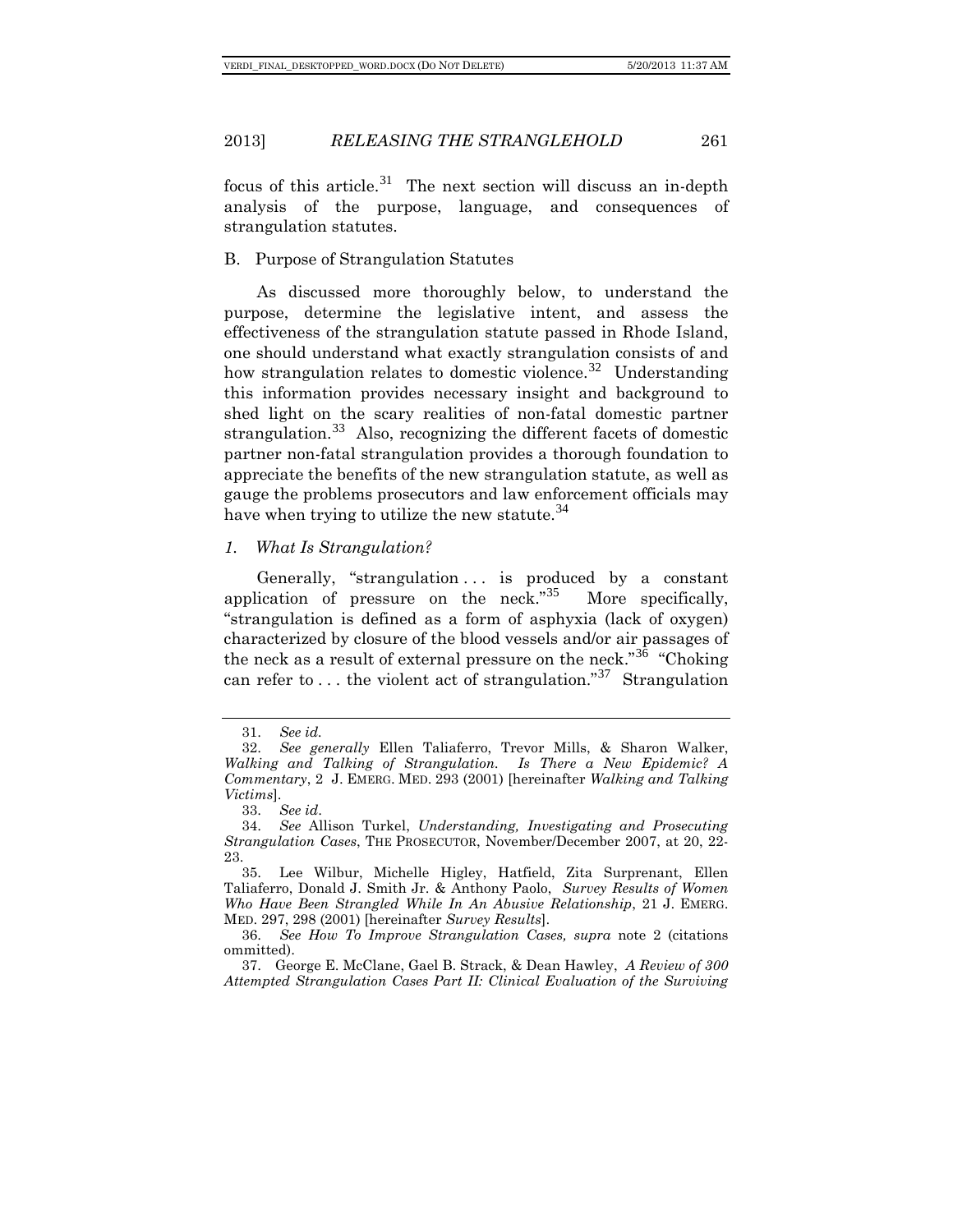can be classified into four categories: (1) hanging strangulation, (2) ligature<sup>[38](#page-8-0)</sup> strangulation, (3) manual strangulation, and (4) postural strangulation.[39](#page-8-1) Strangulation by hanging involves the body being "suspended by a ligature of some sort."[40](#page-8-2) Ligature strangulation, also known as garroting, involves solely applying pressure by the ligature and not the weight of the body.[41](#page-8-3) Manual strangulation, also referred to as throttling, involves applying outside pressure by a hand or hands.<sup>[42](#page-8-4)</sup> Postural strangulation occurs "where the neck is placed over an object and the weight of the body applies pressure to the neck."<sup>[43](#page-8-5)</sup>

A basic knowledge of the neck anatomy is critical to adequately understand the clinical features of a strangled victim.[44](#page-8-6) The larynx is "made up of cartilage, not bone, and consists of two parts: the thyroid cartilage. . . and the tracheal rings." [45](#page-8-7) The carotid arteries, "the major vessels that transport oxygenated blood from the heart and lungs to the brain," are at the side of the neck where a person would check for a pulse during cardio-pulmonary resuscitation  $(CPR).$ <sup>[46](#page-8-8)</sup> The jugular veins transport deoxygenated blood from the brain back to the heart.<sup>[47](#page-8-9)</sup> A victim of strangulation will lose consciousness if her carotid arteries are blocked, depriving the brain of oxygen; if the jugular veins are blocked, preventing deoxygenated blood from exiting the

<span id="page-8-1"></span>39. *See Survey Results, supra* note 35, at 298. Another article categorized the four types of strangulation as: (1) hanging, (2) manual, (3) chokehold, and (4) ligature, thus, not including postural strangulation and separating chokehold as a different type of strangulation instead of including chokeholds as a type of manual strangulation. *See* Maureen Funk, Julie Schuppel, *Strangulation Injuries*, 102 WIS. MED. J. 41, 42 (2003).

40. *Survey Results, supra* note 35, at 298.

41. *Id*.

<span id="page-8-7"></span><span id="page-8-6"></span><span id="page-8-5"></span><span id="page-8-4"></span><span id="page-8-3"></span><span id="page-8-2"></span>42. *Id*. "Almost all attempted or actual homicides by strangulation involve either ligature or manual strangulation."; *How To Improve Strangulation Cases, supra* note 2, at 3.

44. *How To Improve Strangulation Cases, supra* note 2, at 3.

*Victim*: *Violence: Recognition, Management, and Prevention*, 21 J. EMERG. MED. 311 (2011) [hereinafter *Part II*].

<span id="page-8-0"></span><sup>38.</sup> Merriam-Webster defines ligature as "something that is used to bind" and "the action of binding or tying." *Ligature Definition*, MERRIAM-WEBSTER.COM, http://www.merriam-webster.com/dictionary/ligature (last visited March 23, 2013).

<sup>43.</sup> *Survey Results, supra* note 35, at 298.

<sup>45.</sup> *Id*.

<span id="page-8-9"></span><span id="page-8-8"></span><sup>46.</sup> *Id*.

<sup>47.</sup> *Id*.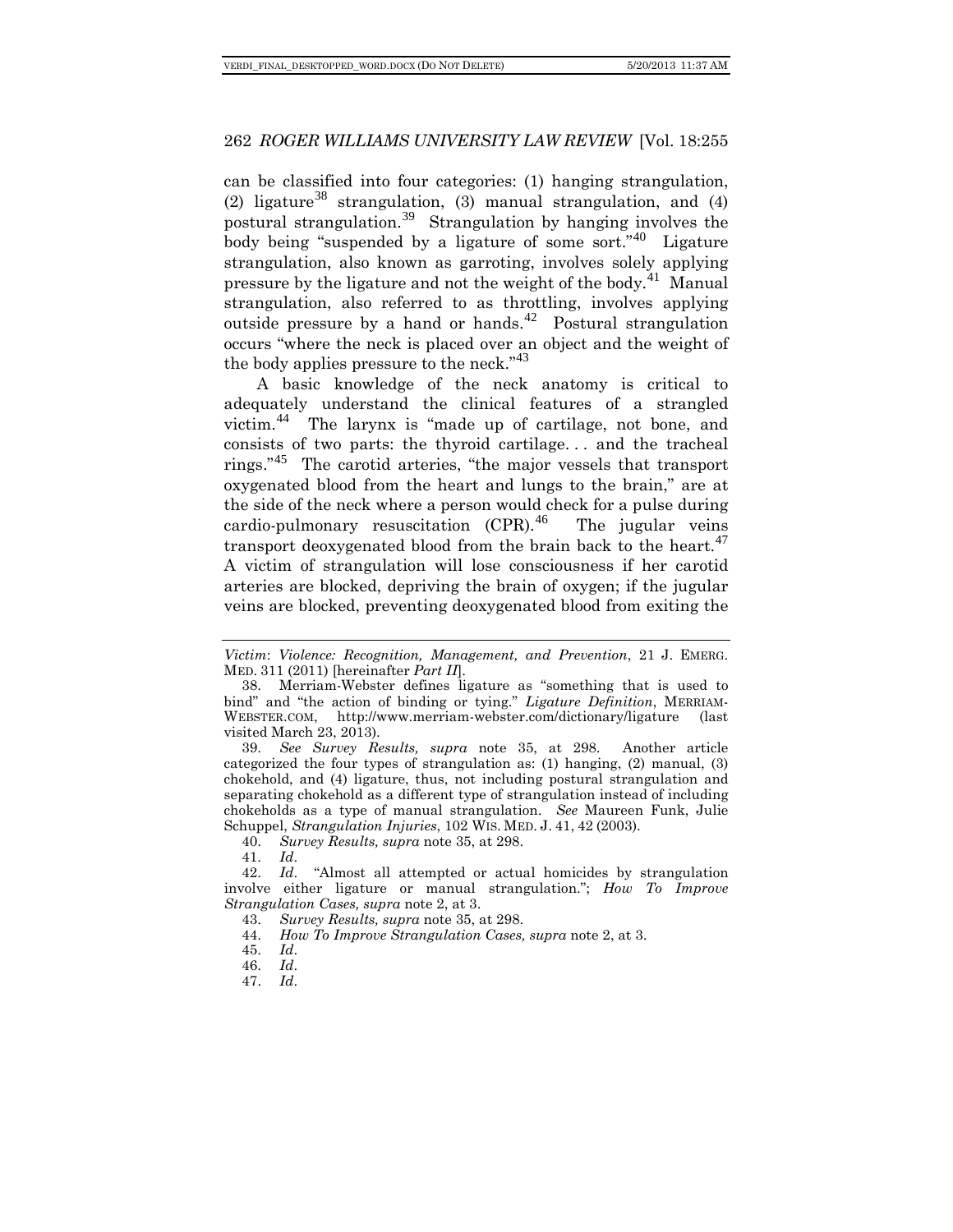brain; or if the airway is closed, causing the victim to be unable to breathe.<sup>[48](#page-9-0)</sup>

Pressure does not need to be severe as long as it is prolonged, because unconsciousness usually does not occur for several minutes.<sup>[49](#page-9-1)</sup> The force required to compress the jugular veins is less than the force necessary to compress the carotids, and that is less than the force requisite to constrict the airway. The amount of force necessary, however, varies from person to person, "depending on [the] development of neck musculature[,] and the surface area for the application of force."<sup>[50](#page-9-2)</sup>

Strangulation accounts for ten percent of all violent deaths annually in the United States.<sup>[51](#page-9-3)</sup> Of those ten percent, about ninety percent of those murders by strangulation are domestic violence related.<sup>[52](#page-9-4)</sup> However, as discussed below, strangulation does not always mean a victim is immediately killed. $53$ Unfortunately, when dealing with domestic non-fatal strangulation, the odds a victim will eventually die increase dramatically, as studies have found non-fatal strangulation between intimate partners monumentally increases the likelihood a victim will be killed by their partner.<sup>[54](#page-9-6)</sup> Thus, domestic non-fatal strangulation can be considered a prelude to death.<sup>[55](#page-9-7)</sup> The section below discusses how domestic violence and the psychology behind domestic violence makes a perpetrator more likely to strangle an intimate partner and eventually kill that intimate partner.<sup>[56](#page-9-8)</sup>

<sup>48.</sup> *Id*.

<span id="page-9-1"></span><span id="page-9-0"></span><sup>49.</sup> *See* Dean A. Hawley, George E. McClane, & Gael B. Strack, *A Review of 300 Attempted Strangulation Cases Part III: Injuries in Fatal Cases*, 21 J. EMERG. MED. 317, 320 (2001) [hereinafter *Part III*].

<span id="page-9-2"></span><sup>50.</sup> *See id*. "If the force were applied over a very narrow surface area—a clothesline ligature as opposed to a broad belt, for example—then much less force would be necessary." *Id*.

<span id="page-9-3"></span><sup>51.</sup> Memorandum from the Wisconsin Coalition Against Domestic Violence Legal Department: *Wisconsin Strangulation and Suffocation Law* (June 2008) *available at http://www.wcadv.org/sites/default/files/ resources/Wisconsin\_Strangulation\_Suffocation\_Law.pdf*

<span id="page-9-6"></span><span id="page-9-5"></span><span id="page-9-4"></span><sup>52.</sup> *Strangulation and Domestic Violence: Dynamics and Law*, Chicago Police Department (February 2010) *available at https://portal.chicagopolice .org/portal/page/portal/ClearPath/Communities/Domestic%20Violence/Do mesticViolenceFeb10.pdf*.

<sup>53.</sup> *See* Glass, *supra* note 8.

<sup>54.</sup> *See id*.

<sup>55.</sup> *See id*.

<span id="page-9-8"></span><span id="page-9-7"></span><sup>56.</sup> *See Walking and Talking Victims, supra* note 32, at 293.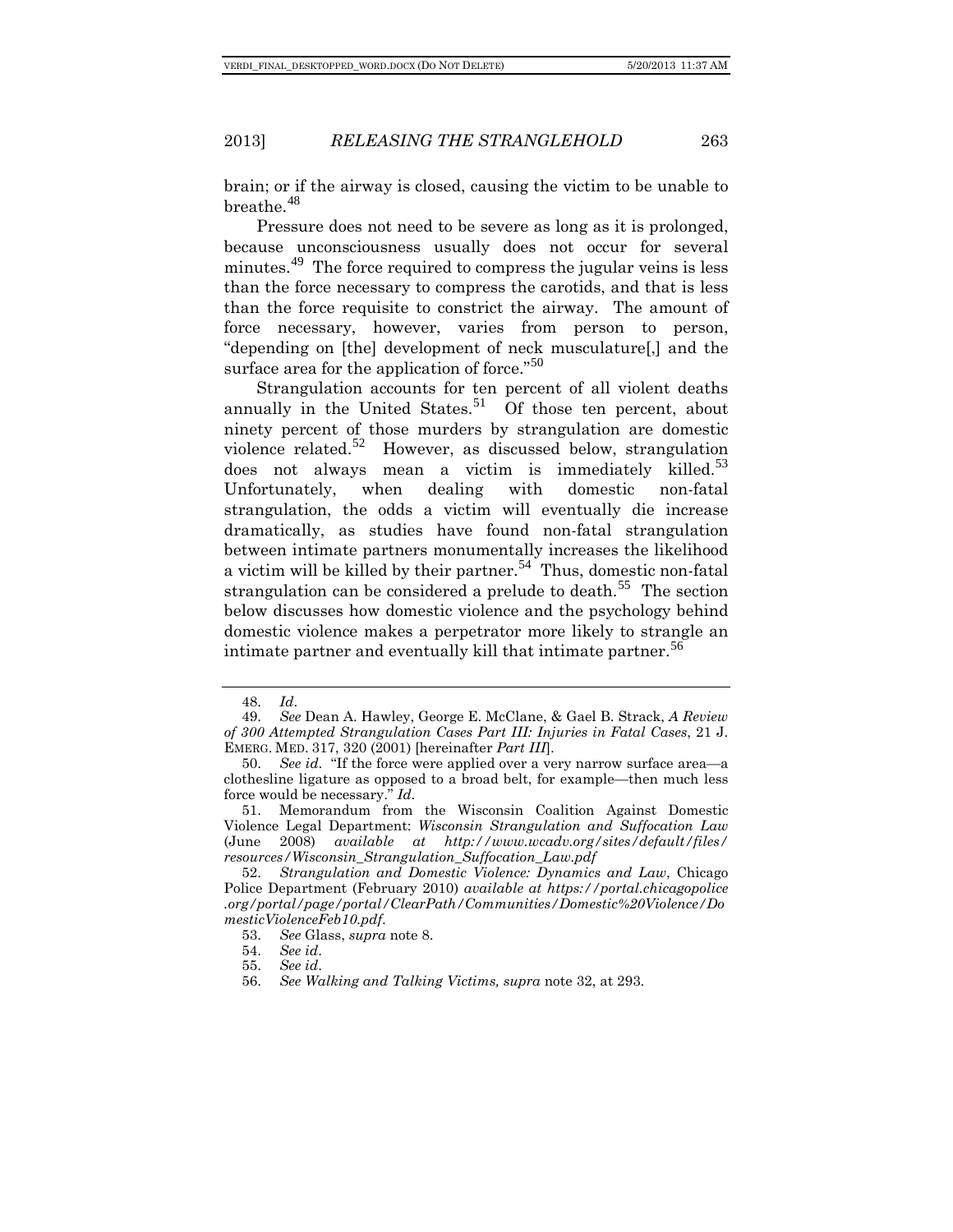# *2. Strangulation: As It Relates To Domestic Violence*

Strangulation "is a common means of domestic violence inflicted upon victims by their perpetrators."<sup>[57](#page-10-0)</sup> There are many views on why an abuser, specifically an intimate partner, would want to hurt someone he cares about.<sup>[58](#page-10-1)</sup> One view is that strangulation is a way for an abuser to demonstrate power and control over a victim, as it puts an abuser in a position of power to prey on the person in the relationship who has less power.<sup>[59](#page-10-2)</sup> An abuser uses strangulation to wear down and keep their victims "under his or her thumb."<sup>[60](#page-10-3)</sup> Another view is that abusers have "too little compassion" for themselves and others, and the abuse is a sign of an abuser self-destructing.<sup>[61](#page-10-4)</sup> Some believe that what makes a batterer turn to aggression is feeling disregarded, unimportant, accused, guilty, devalued, disrespected, rejected, powerless, inadequate, or unlovable.<sup>[62](#page-10-5)</sup> Thus, an abuser may strangle a victim to prove to an intimate partner he, the abuser, should be regarded highly, is important, has power, and deserves to be loved. $63$ 

Over twenty years ago, physicians working in the area of intimate partner violence realized that victims survive manual strangulation more often than previously thought. $^{64}$  $^{64}$  $^{64}$  Since then, numerous studies and surveys have been conducted to determine the prevalence of strangulation in intimate partner violence.<sup>[65](#page-10-8)</sup>

In 1999, a San Diego district attorney and an emergency physician conducted a research study of 300 strangulation cases

<sup>57.</sup> *See id*.

<span id="page-10-1"></span><span id="page-10-0"></span><sup>58.</sup> *See* Hara Estroff Marano, *The Key to End Domestic Violence: Why Batters Harm the Person They Love.* PSYCHOLOGY TODAY, http://www. psychologytoday.com/articles/200302/the-key-end-domestic-violence: (Dec. 28, 2011); Strangulation Training Institute, *The Impact of Strangulation Crimes*, FAMILY JUSTICE CENTER ALLIANCE, [http://www.strangulationtraininginstitute](http://www.strangulationtraininginstitute.com/impact-of-strangulation-crimes.html) [.com/impact-of-strangulation-crimes.html](http://www.strangulationtraininginstitute.com/impact-of-strangulation-crimes.html) (last visisted Dec. 21, 2012); *Understanding Domestic Violence and Abuse*, HELPGUIDE.ORG, [http://www.](http://www.helpguide.org/mental/domestic_violence_abuse_types_signs_causes_effects.htm) [helpguide.org/mental/domestic\\_violence\\_abuse\\_types\\_signs\\_causes\\_effects.ht](http://www.helpguide.org/mental/domestic_violence_abuse_types_signs_causes_effects.htm) [m](http://www.helpguide.org/mental/domestic_violence_abuse_types_signs_causes_effects.htm) (last visited Dec. 21, 2012).

<span id="page-10-2"></span><sup>59.</sup> *The Impact of Strangulation Crimes, supra* note 58.

<span id="page-10-3"></span><sup>60.</sup> *Understanding Domestic Violence and Abuse*, *supra* note 58.

<sup>61.</sup> Marano, *supra* note 58.

<span id="page-10-6"></span><span id="page-10-5"></span><span id="page-10-4"></span><sup>62.</sup> *See id*.

<sup>63.</sup> *See id*.

<span id="page-10-8"></span><span id="page-10-7"></span><sup>64.</sup> *Walking and Talking Victims, supra* note 32, at 294.

<sup>65.</sup> *See id*.; *Survey Results, supra* note 35, at 297.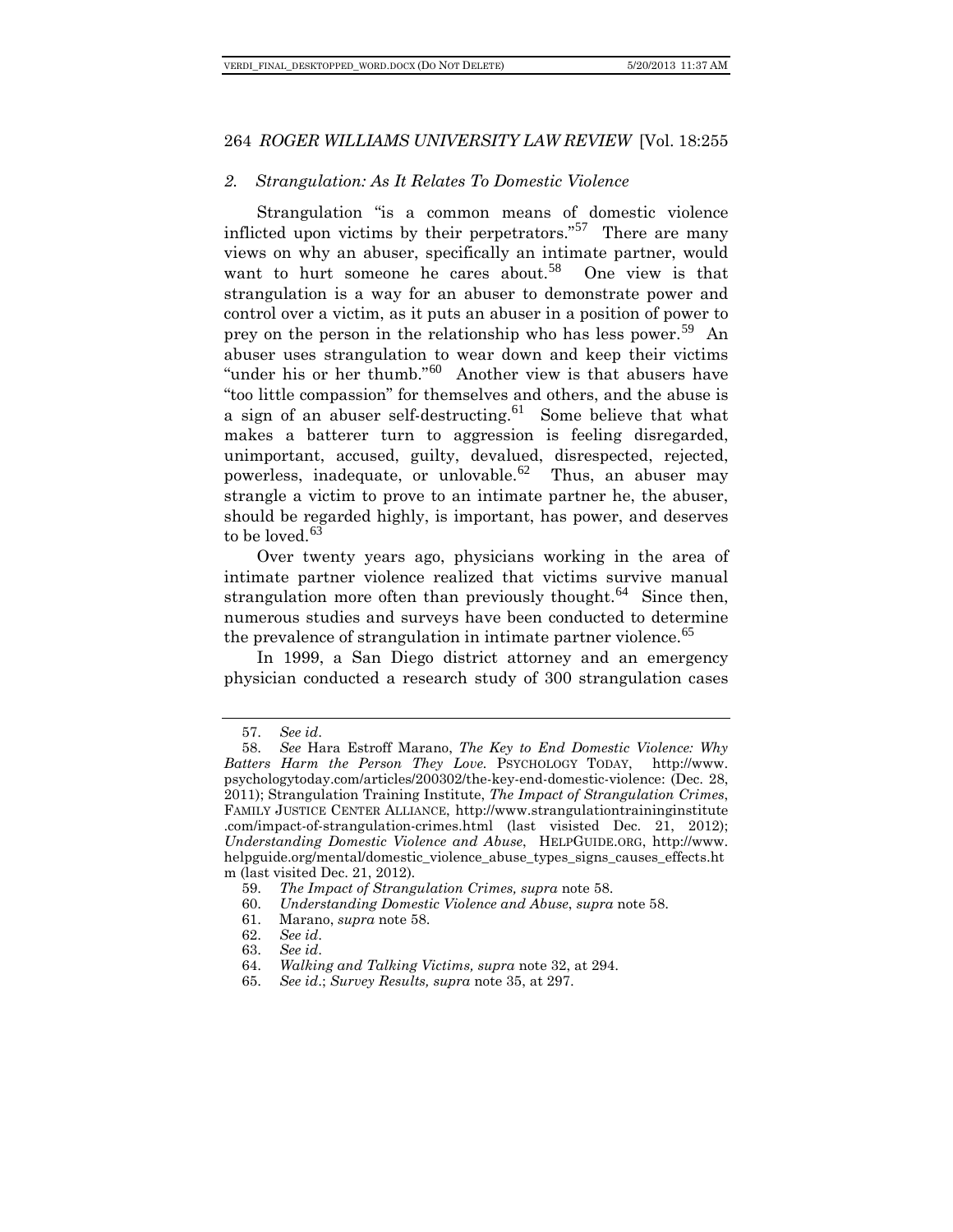submitted for misdemeanor prosecution to determine the signs and symptoms of attempted strangulation.<sup>[66](#page-11-0)</sup> The study revealed, among other things, that police and prosecutors overlook symptoms of strangulation and rely too heavily on the visible signs of strangulation, which leads them to miss opportunities for higher level prosecution and for prevention of more severe victim abuse.<sup>[67](#page-11-1)</sup> Of the 300 domestic violence cases involved in the study, 50% of the victims had no visible injuries and 35% of the victims had injuries too minor to photograph.<sup>[68](#page-11-2)</sup> Non-visible signs of strangulation were often missed or overlooked by law enforcement officials and emergency room doctors, as battered women who have been strangled usually have a broad range of physical complaints but their injuries may not always appear serious. $69$ Thus, victims usually receive only a cursory history and physical examination, if they were even taken to the hospital and seen by a doctor.[70](#page-11-4)

Unfortunately, even when signs or symptoms of strangulation are noticed, they can easily be misidentified as symptoms of other conditions.<sup>[71](#page-11-5)</sup> For example, subconjunctival hemorrhages<sup>[72](#page-11-6)</sup> can be diagnosed as pink eye; voice hoarseness can be attributed to a victim screaming during an argument with her partner; and hyperventilating may be a symptom of numerous pathological conditions secondary to a strangulation attempt.<sup>[73](#page-11-7)</sup> Thus, it is difficult for law enforcement and medical professionals to detect strangulation, especially when an abuser uses intimidation and

71. *Id.* 

<span id="page-11-6"></span><span id="page-11-5"></span><span id="page-11-4"></span>72. The conjunctiva, the outermost protective coating of the eyeball, is the thin, transparent membrane covering the white part of the eye and the inside of the eyelids. The conjunctiva contains nerves and many fragile small blood vessels, which are usually barely visible. When the walls of these veins break, subconjunctival hemorrhage occurs. A subconjunctival hemorrhage is commonly called "bleeding in the eye" and appears as a bright red or dark red patch in the eye. *See Subconjunctival Hemorrhage*, WEBMD.COM, [http://](http://www.webmd.com/eye-health/bleeding-in-the-eye) [www.webmd.com/eye-health/bleeding-in-the-eye](http://www.webmd.com/eye-health/bleeding-in-the-eye) (last visited Jan. 3, 2012).

<span id="page-11-7"></span>73. *See Part II*, *supra* note 37, at 312.

<span id="page-11-0"></span><sup>66.</sup> *See* Gael B. Strack, George E. McClane, & Dean Hawley, *A Review of 300 Attempted Strangulation Cases Part I: Criminal Legal Issues*, 21 J. EMERG. MED. 303 (2001) [hereinafter *Part I*].

<sup>67.</sup> *See id* at 308.

<span id="page-11-3"></span><span id="page-11-2"></span><span id="page-11-1"></span><sup>68.</sup> *See id.* The injuries are too minor to photograph, as they are not visible to the naked eye. *See id*.

<sup>69.</sup> *See id*. at 308; *see Part II, supra* note 37, at 312.

<sup>70.</sup> *See Part II, supra* note 37, at 312.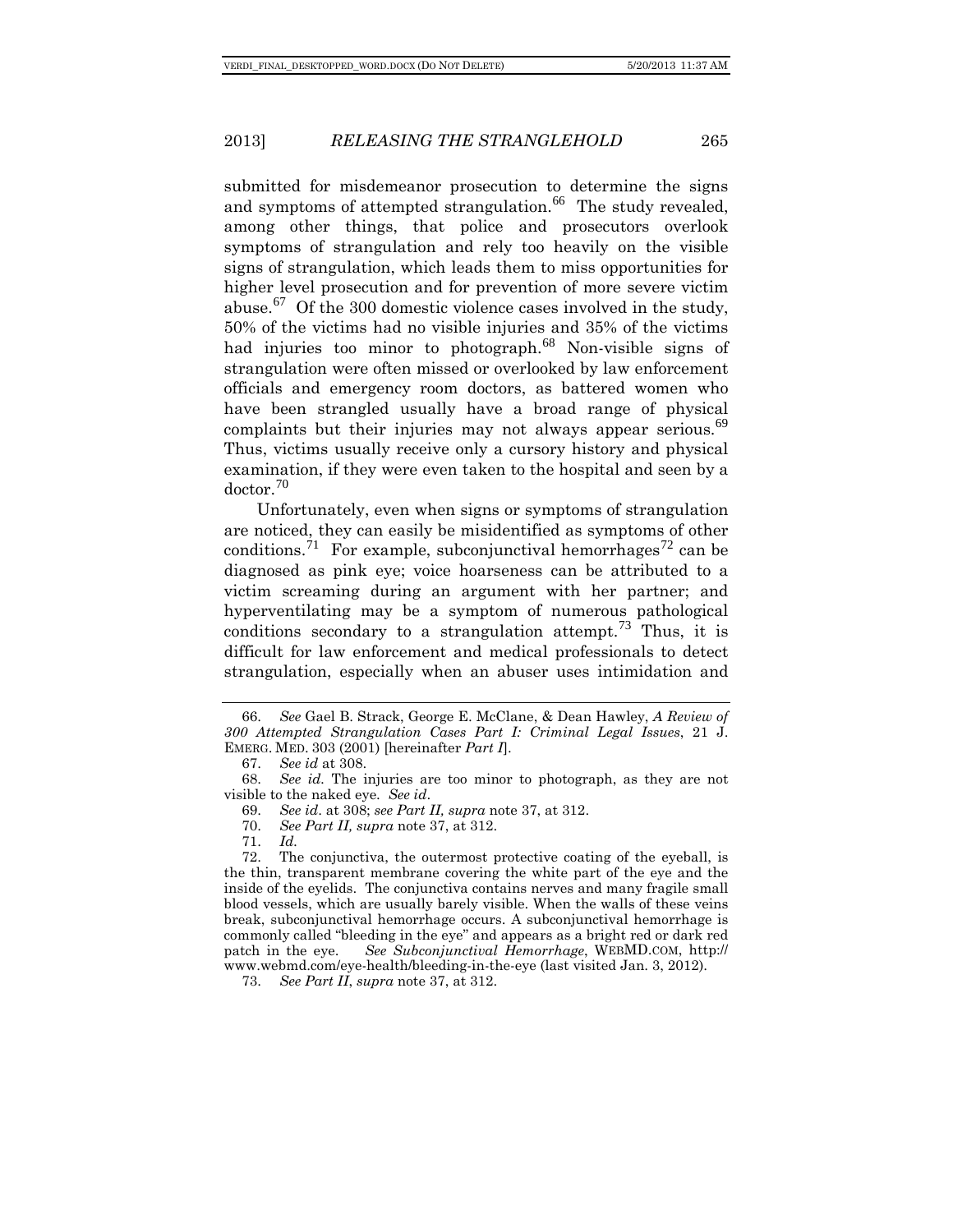control techniques to ensure the victim does not volunteer any information about the strangulation to these professionals.<sup> $4$ </sup>

Because the horrors of intimate partner violence have been publicized more by women's rights agencies and domestic violence advocacy groups, more is now known about the signs and symptoms of strangulation.<sup>[75](#page-12-1)</sup> Some of the most common signs and symptoms of domestic violence strangulation are as follows: voice changes; swallowing changes; breathing changes; mental status changes, including restlessness and combativeness; involuntary urination and defecation; miscarriage; swelling of the neck; lung injury, pneumonia and pulmonary edema can develop hours after strangulation; visible injuries to the neck, including scratches, abrasions, and scrapes; chin abrasions; ligature marks; petechiae;<sup>[76](#page-12-2)</sup> subconjunctival hemorrhage; neurological findings, including facial droop, unilateral weakness, paralysis, or loss of sensation; and psychiatric symptoms, including memory problems, depression, suicidal ideation, insomnia, night-mares, and anxiety.<sup>[77](#page-12-3)</sup> Unfortunately, some of these symptoms are not easily detectable, especially if the victim is not willing to discuss the incident and the injuries do not warrant being taken to a hospital or remaining in a hospital for longer than a few hours.

Furthermore, the statistics regarding domestic violence related strangulation are startling. Ten percent of all violent deaths in the United States are caused by strangulation.<sup>[78](#page-12-4)</sup> Studies indicate that "33% to 47.3% [of] women report that their partner had tried to strangle them in the past year."<sup>[79](#page-12-5)</sup> "Strangulation is a significant risk factor for attempted or completed homicide of women by their male [partners]."<sup>[80](#page-12-6)</sup> Recent

<sup>74.</sup> *Strangulation Assaults: Fact Sheet*, *supra* note 3.

<span id="page-12-1"></span><span id="page-12-0"></span><sup>75.</sup> *See id*; *Family Violence Strangulation in Texas*: *Know The Laws And How to Work With Survivors*. TEXAS COUNCIL ON FAMILY VIOLENCE, *available at* http://www.tcfv.org/pdf/resource-center-assets/Strangulation\_Advocates .pdf

<span id="page-12-2"></span><sup>76.</sup> Petechiae are round spots that appear on the skin as a result of bleeding under the skin. *See Petechiae,* MAYOCLINIC.COM, [http://www.](http://www.mayoclinic.com/health/petechiae/MY01104)  [mayoclinic.com/health/petechiae/MY01104](http://www.mayoclinic.com/health/petechiae/MY01104) (last visited Jan. 1, 2013).

<span id="page-12-3"></span><sup>77.</sup> *See* Maureen Funk & Julie Schuppel, *Strangulation Injuries*, 102 WIS. MED. J. 41, 43 (2003). [hereinafter *Strangulation Injuries*].

<sup>78.</sup> *Id.* at 41.

<span id="page-12-6"></span><span id="page-12-5"></span><span id="page-12-4"></span><sup>79.</sup> *See Strangulation Assaults*: *Fact Sheet*, *supra* note 3 (citations ommitted).

<sup>80.</sup> *Id.*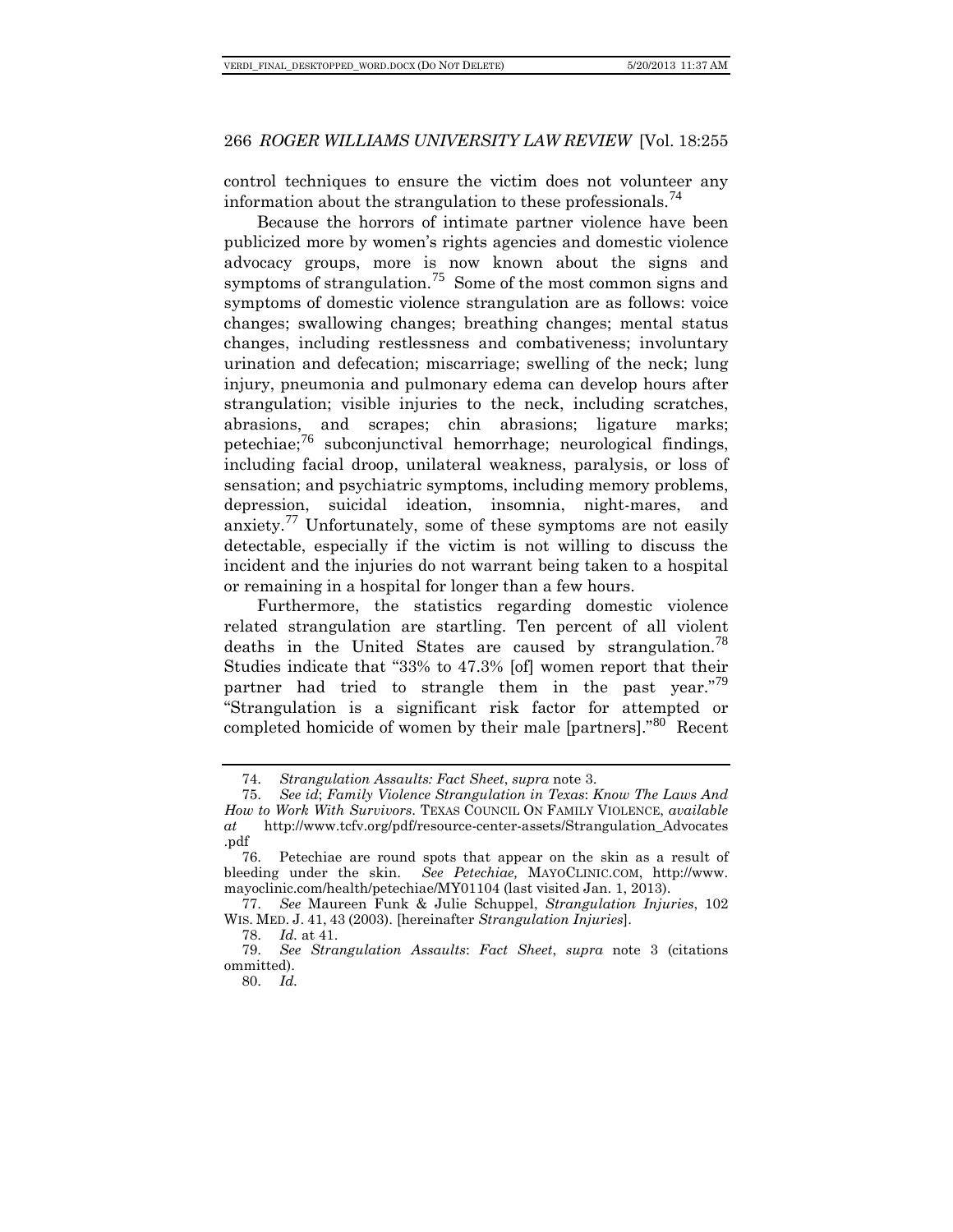studies have found that 30-68% of women in abusive relationships have been strangled by their partners at some point in their relationship.<sup>[81](#page-13-0)</sup> Additionally, 87% of the incidents of non-fatal strangulation were accompanied by death threats. $82$  In fact, in one study, the odds of becoming a victim of attempted homicide increased by an incredible 800% for women who had been strangled by their partner. $83$  Thus, victims of domestic violence non-fatal strangulation are much more likely to be eventually killed by their abuser.<sup>[84](#page-13-3)</sup>

As research on intimate partner violence and strangulation continues, the medical community is developing protocols to address the safety needs of victims.<sup>[85](#page-13-4)</sup> Presently, healthcare officials should specifically ask about strangulation and try to identify non-lethal strangulation.<sup>[86](#page-13-5)</sup> Hospital based domestic abuse/sexual assault programs are part of the growing trend to better treat victims. $87$  High-quality programs usually have a written policy and procedure concerning assessment and treatment of domestic violence/sexual assault victims, mandated ongoing training on domestic violence/sexual assault, an interdisciplinary task force, posters and brochures displayed throughout the hospital, state wide referral information, follow-up contact and direct service programs, on-site victim advocacy services, and sexual assault nurse examiners for forensic evidence collection.[88](#page-13-7) Healthcare officials have come to understand that victims of non-lethal strangulation are at a higher risk for additional severe abusive events; thus, providing follow-up services is vitally important.<sup>[89](#page-13-8)</sup>

Not only has the medical community realized the horrors of

<span id="page-13-0"></span><sup>81.</sup> Archana Nath, *Survival or Suffocation: Can Minnesota's New Strangulation Law Overcome Implicit Biases in the Justice System?,* 25 LAW & INEQ. 253, 268-69 (2007) [hereinafter *Survival or Suffocation*].

<sup>82.</sup> *Id.*

<span id="page-13-2"></span><span id="page-13-1"></span><sup>83.</sup> Gael B. Strack & Casey Gwinn, *On the Edge of Homicide: Strangulation as a Prelude*, 26 CRIM. J. 32, 34 (2011) (citation omitted).

<span id="page-13-7"></span><span id="page-13-6"></span><span id="page-13-5"></span><span id="page-13-4"></span><span id="page-13-3"></span><sup>84.</sup> *See id*; *see e.g.,* Jacquelyn Campbell, et al, *Risk Factors for Femicide in Abusive Relationships,* 93 AM. J. PUB. HEALTH 1089, 1095 (2003).

<sup>85.</sup> *See Strangulation Injuries, supra* note 7, at 43-44.

<sup>86.</sup> *See id* at 45.

<sup>87.</sup> *See id*.

<sup>88.</sup> *See id*.

<span id="page-13-8"></span><sup>89.</sup> *See id* at 45.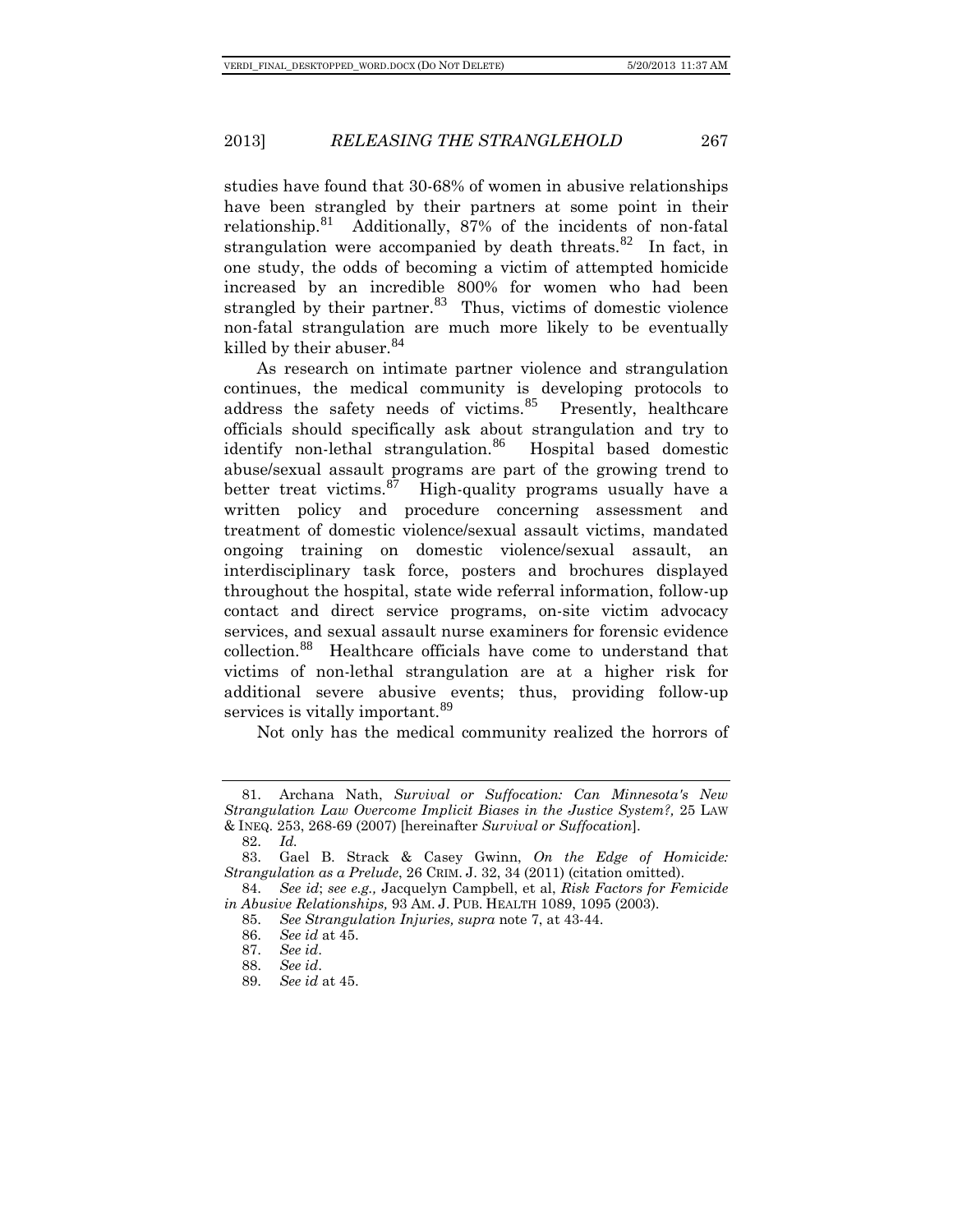domestic non-fatal strangulation and instituted measures to better care and protect victims of domestic non-fatal strangulation, the political and legal community in the United States has also taken measures to prevent strangulation and protect victims.[90](#page-14-0) Recently, Rhode Island decided to prevent and prosecute domestic non-fatal strangulation by passing legislation, making non-fatal domestic partner strangulation a felony.<sup>[91](#page-14-1)</sup> The next section of this article describes and analyzes that statute, concluding that the statute is a positive step forward for domestic violence victims and their families.

# III. RHODE ISLAND'S STRANGULATION STATUTE

Over the past decade, the legal and political community worked together to combat intimate partner strangulation by enacting legislation that specifically targeted and addressed intimate partner strangulation.<sup>[92](#page-14-2)</sup> Since the early 2000's, numerous states have passes legislation making domestic violence strangulation a felony.  $93$  Rhode Island is currently one of over thirty states that passed legislation making domestic partner nonfatal strangulation a felony, bringing attention and awareness to the horrifying realities of the crime.  $94$  This section specifically analyzes the language of the Rhode Island statute, compares the language to that used in other similar state statutes, and discusses possible consequences of the strangulation statute.

# A. Statutory Interpretation

The Rhode Island domestic assault strangulation statute (the "Statute") states:

#### **11-5-2.3. Domestic assault by strangulation.**

(a) Every person who shall make an assault or battery, or both, by strangulation, on a family or household member as

<sup>90.</sup> *See id*.

<sup>91.</sup> *See* R.I. GEN. LAWS § 11-5-2.3 (2012).

<sup>92.</sup> *See* Strack, *supra* note 83, at 69.

<span id="page-14-3"></span><span id="page-14-2"></span><span id="page-14-1"></span><span id="page-14-0"></span><sup>93.</sup> Turkel, *supra* note 34, at 22. Previously, in most states strangulation could be charged and prosecuted as merely a misdemeanor because of the usual lack of physical markings. *See id*.

<span id="page-14-4"></span><sup>94.</sup> Criminal Strangulation/Impeding Breathing Statutory Compilation For The United States And Its Territories (Jun. 2010), http://www. ncdsv.org/images/NDAA\_Strangulation\_Chart\_2010.pdf.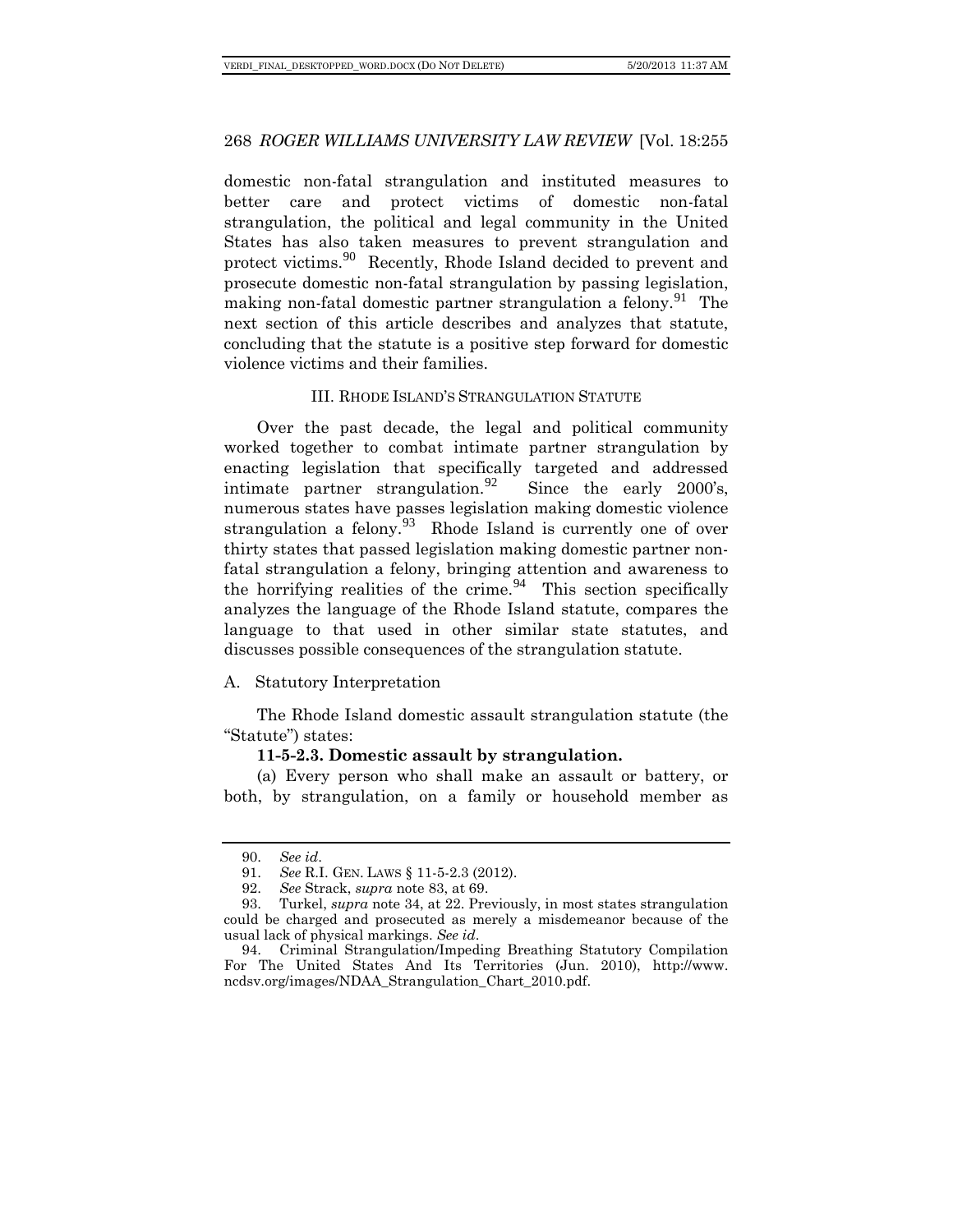defined in subsection 12-29-2(b), shall be punished by imprisonment for not more than ten (10) years.

(b) Where the provisions of "The Domestic Violence Prevention Act", chapter 29 of title 12, are applicable, the penalties for violation of this section shall also include the penalties as provided in section 12-29-5.

(c) "Strangulation" means knowingly and intentionally impeding normal breathing or circulation of the blood by applying pressure on the throat or neck or by blocking the nose or mouth of another person, with the intent to cause that person harm.<sup>[95](#page-15-0)</sup>

#### *1. Scope*

First, the Statute only applies to domestic relationships.  $96\text{ A}$  $96\text{ A}$ domestic relationship is defined as, "family or household member" meaning spouses, former spouses, adults related by blood or marriage, adults residing together or who resided together in the past three years, people who have a child in common, and people who have been in a substantive dating or engagement relationship within the past year.<sup>[97](#page-15-2)</sup> The Statute specifically enumerates three factors courts can consider when determining the status of a relationship between a victim and defendant. $98$  Those three factors are: (1) the length of time of the relationship; (2) the type of relationship; and (3) the frequency of the interaction between the parties.<sup>[99](#page-15-4)</sup> Thus, the Statute is generally inclusive and allows courts to include relationships that may not be specifically mentioned in the Statute.<sup>[100](#page-15-5)</sup>

<sup>95.</sup> R.I. GEN. LAWS § 11-5-2.3 (2012).

<sup>96.</sup> *See id*.

<sup>97.</sup> *See* R.I. GEN. LAWS § 12-29-2(b) (2006).

<sup>98.</sup> *See id*.

<sup>99.</sup> *See id*.

<span id="page-15-5"></span><span id="page-15-4"></span><span id="page-15-3"></span><span id="page-15-2"></span><span id="page-15-1"></span><span id="page-15-0"></span><sup>100.</sup> Many states that passed similar statutes to Rhode Island's strangulation statute include similar language as to the scope of the Statute; they usually include language like "family or household member." *See* IDAHO CODE ANN. § 18-923 (2012); MINN. STAT. ANN. § 609.2247 (WEST 2009); MO. ANN. STAT. § 565.073 (West 2012). However, some states, for example, Missouri, include children who are members of the family or household, as well as adults, in the scope of the strangulation statute. *See* § 565.073. It appears that under the Statute a court could find a child qualifies under the scope of this statute because the title specifically says "family . . . member" and listing those three factors allow a prosecutor to have leeway in charging a defendant with a crime under this statute. *See* R.I. GEN. LAWS § 11-5-2.3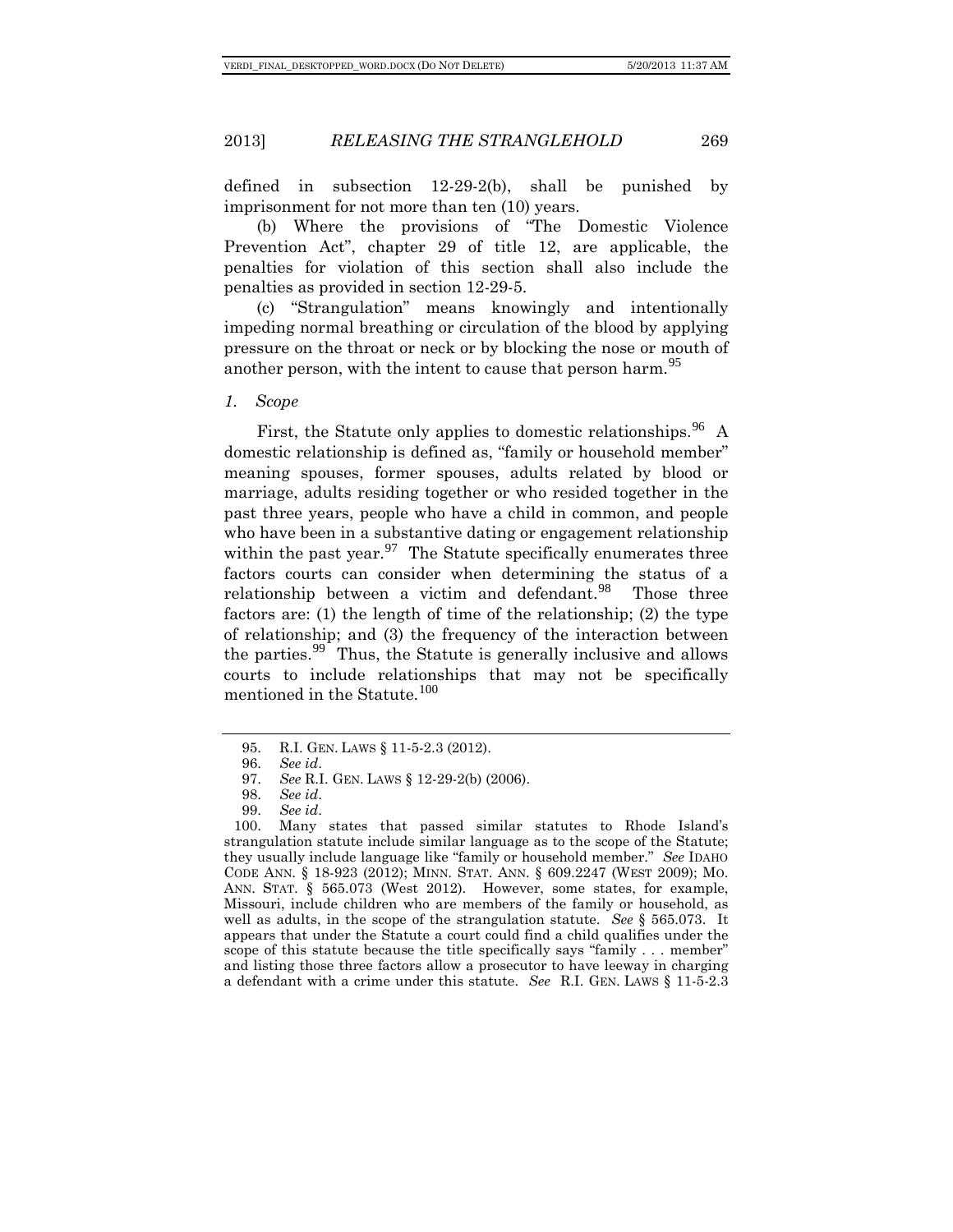# *2. Penalty*

Next, the Statute states that every person who shall make an assault or battery, or both, by strangulation on the class mentioned above "shall be punished by imprisonment for not more than ten (10) years."<sup>[101](#page-16-0)</sup> The Statute makes domestic partner non-fatal strangulation a felony in Rhode Island.<sup>[102](#page-16-1)</sup> Therefore, the Statute created a predictable penalty for the crime of domestic partner non-fatal strangulation.<sup>[103](#page-16-2)</sup>

# *3. Definition of Strangulation Within the Statute*

The Statute defines strangulation as "knowingly and intentionally impeding normal breathing or circulation of the blood by applying pressure on the throat or neck or by blocking the nose or mouth of another person, with the intent to cause that person harm." [104](#page-16-3) The crucial part of this strangulation definition is the last phrase, "intent to cause that person harm," as this phrase allows perpetrators to be successfully prosecuted even if a perpetrator could prove he did not intend to kill a victim.[105](#page-16-4) This definition also does not require a prosecutor demonstrate "serious bodily injury." Recognizing the difficulty in providing physical

<sup>(2012).</sup> Also, there might be other statutes that specifically include children; thus, just because this statute does not specifically apply to a parent who strangles their child, that does not mean the government has no resources to prosecute that parent. Not only could the prosecutor possibly use the Statute, but, there are also other possible crimes that a prosecutor could charge the parent with, which may have more of a penalty than this statue. For example, a prosecutor could use assault with a deadly weapon, the hands being the deadly weapon. *See* R.I. GEN. LAWS § 11-5-1 (2002). Rhode Island also has other statutes and crimes that specifically work to protect children. Thus, even though the Statute does not specifically apply to children, the way the Statute was drafted children could be covered, and even if they are not, prosecutors still have resources at their disposal to punish a parent or any individual who strangled a child.

<sup>101. § 11-5-2.3.</sup>

<sup>102.</sup> *See id*.

<span id="page-16-2"></span><span id="page-16-1"></span><span id="page-16-0"></span>See id. Previously, domestic partner non-fatal strangulation could have been prosecuted as multiple crimes with multiple sentencing schemes. *See* R.I. GEN. LAWS ANN. § 11-5-2; *States Cracking Down on Strangulation Attempts*, USATODAY.COM, May 13, 2012, [http://usatoday30.usatoday.com/news/nation/story/2012-05-13/strangulation](http://usatoday30.usatoday.com/news/nation/story/2012-05-13/strangulation-crackdown-law/54935268/1)[crackdown-law/54935268/1.](http://usatoday30.usatoday.com/news/nation/story/2012-05-13/strangulation-crackdown-law/54935268/1)

<span id="page-16-4"></span><span id="page-16-3"></span><sup>104. § 11-5-2.3.</sup>

<sup>105.</sup> *See id*.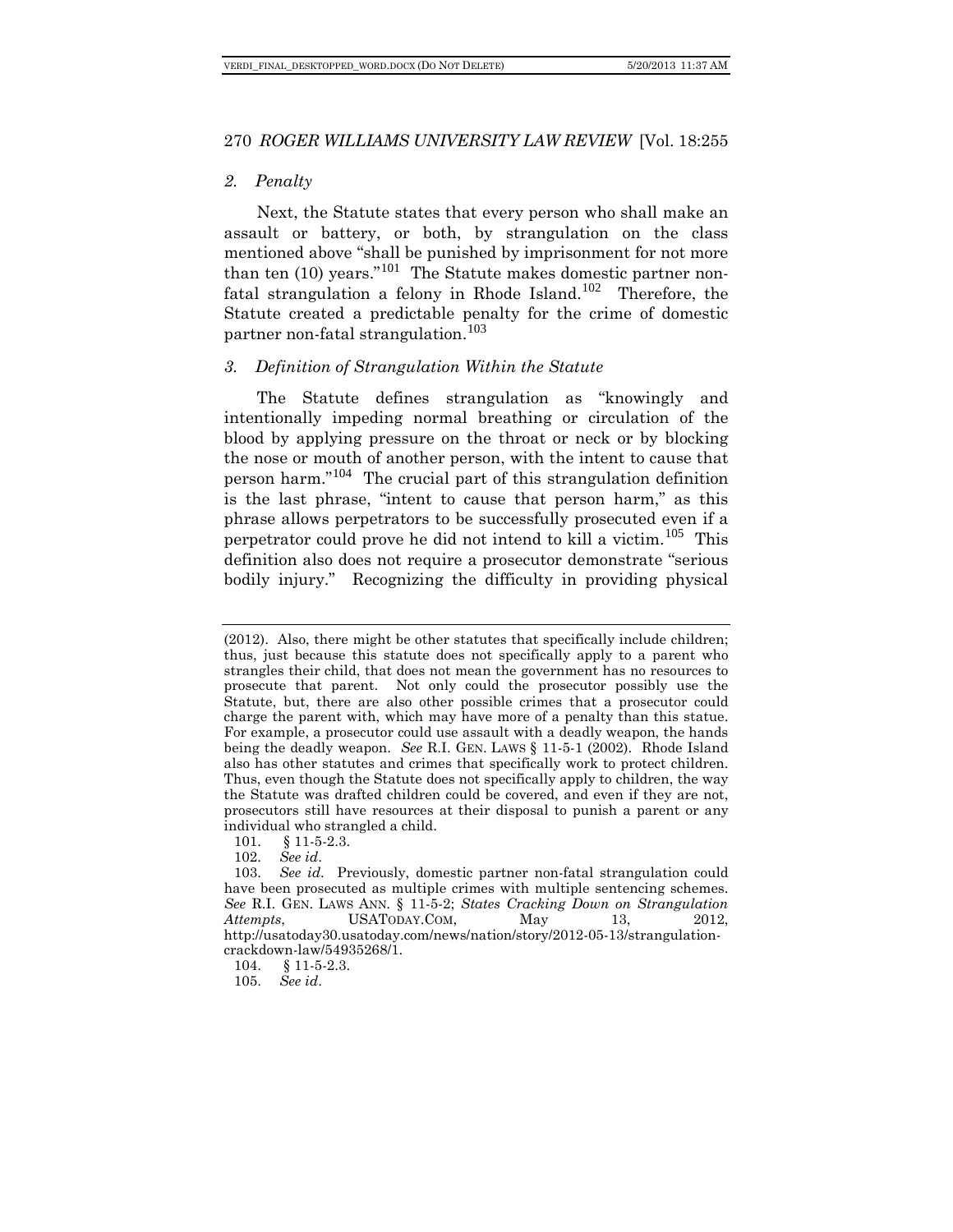evidence that a victim suffered "serious bodily injury" after being strangled, the legislature focused on the perpetrators intent to impede breath or blood circulation.<sup>[106](#page-17-0)</sup> Hopefully, the language used in the Statute will encourage medical professionals, law enforcement officials, and victims to work together to ensure the evidence is present and preserved to prove strangulation occurred.[107](#page-17-1)

It appears the Statute was passed by Rhode Island's legislature, like many other states' legislatures, in response to research and surveys conducted on the prevalence of domestic partner non-fatal strangulation and a determination that nonfatal domestic partner strangulation is a precursor to death for many victims.<sup>[108](#page-17-2)</sup> The Statute was the mechanism that the Rhode Island legislature chose to take to prevent and deter the crime of non-fatal strangulation.<sup>[109](#page-17-3)</sup> Because the Statue was just recently passed in 2012, it is unclear if the Statute will have its intended effect.<sup>[110](#page-17-4)</sup> To determine the effectiveness of the Statute, the next section of this article analyzes the possible consequences the Statute will have in Rhode Island by comparing the Statute with similar statutes passed previously in other states.

B. Consequences

As the Statute was just recently passed on June 19, 2012, not enough time has gone by for the legal community and domestic violence advocacy community to study the effects of this law. However, as Rhode Island is one of over thirty states to pass this type of statute, numerous other states' strangulation laws have been studied and analyzed.<sup>[111](#page-17-5)</sup> Therefore, Rhode Island can hypothesize on what is to be expected by looking at the effect other states' similar statutes have had on domestic non-fatal

<sup>106.</sup> *See id*.

<sup>107.</sup> *See id*.

<span id="page-17-2"></span><span id="page-17-1"></span><span id="page-17-0"></span><sup>108.</sup> *See Strangulation Assaults: Fact Sheet*, *supra* note 3; *Family Violence Strangulation in Texas*: *Know The Laws And How to Work With Survivors*, TEXAS COUNCIL ON FAMILY VIOLENCE, *available at*  http://www.tcfv.org/pdf/resource-center-assets/Strangulation\_Advocates.pdf; Glass, *supra* note 8; *Part I, supra* note 66, at 305-06.

<span id="page-17-3"></span><sup>109.</sup> *See* § 11-5-2.3.

<span id="page-17-4"></span><sup>110.</sup> *See id*.

<span id="page-17-5"></span><sup>111.</sup> *Id.*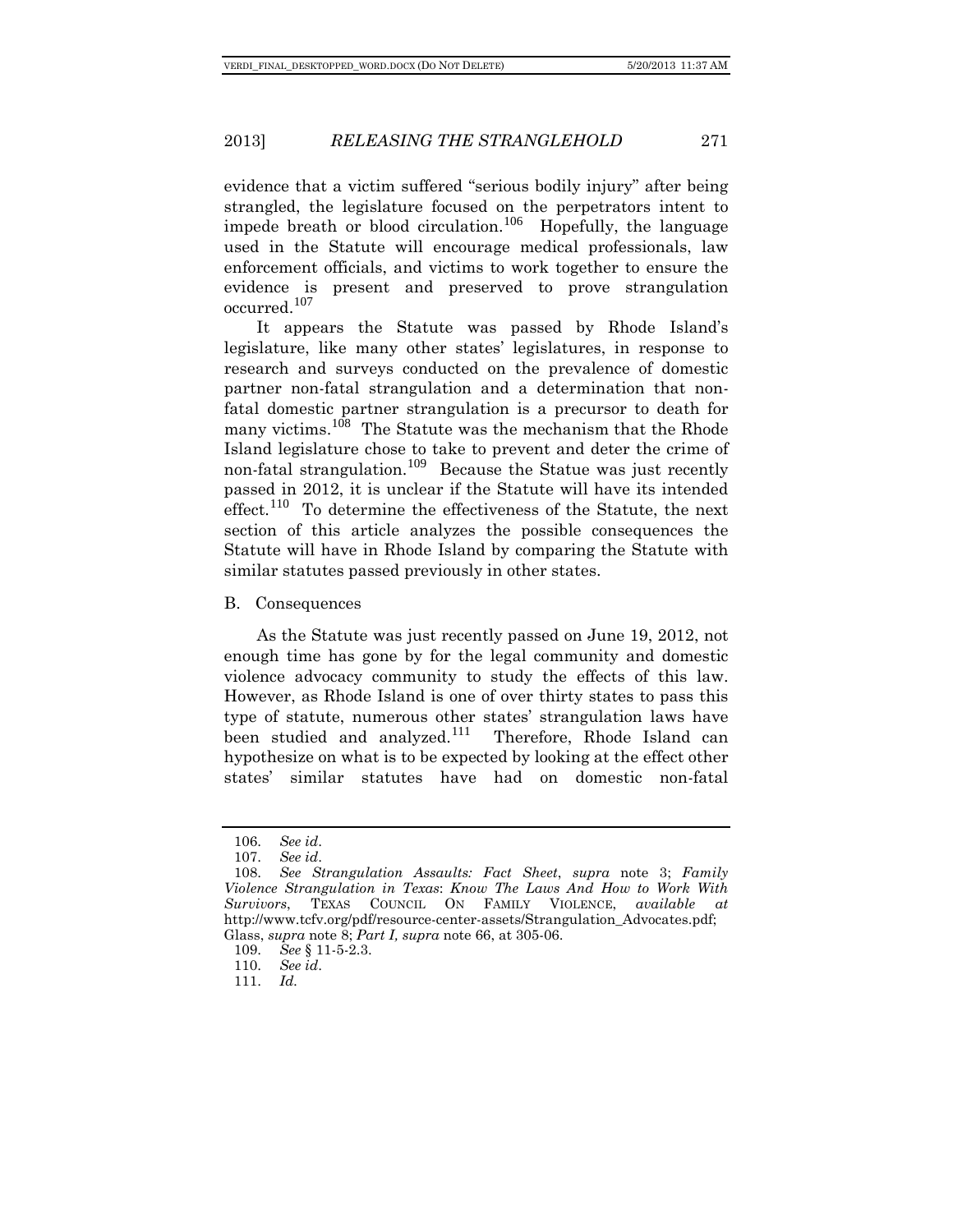strangulation cases.<sup>[112](#page-18-0)</sup>

For example, in 2005 Minnesota passed a similar statute to the Statute passed in Rhode Island, and the impact has been reported on and analyzed.[113](#page-18-1) Women At The Court House (WATCH), an organization monitoring how courts handle cases of violence against women and children, issued a report in 2007 analyzing Minnesota's felony strangulation law.[114](#page-18-2) The report stated that the law "enhance[ed] victim safety and [held] offenders accountable, as well as... increas [ed] general awareness of the severity and potential deadliness of domestic strangulation."<sup>[115](#page-18-3)</sup> The report also stated that inconsistencies were found regarding enforcement and offered some recommendations for improvement, noting that recovering and recording physical evidence at the scene of the crime "remains crucial in securing a favorable verdict and protecting victims."<sup>[116](#page-18-4)</sup> Probably the greatest consequence of the passage of the Minnesota statute was that it "heightened awareness of the dangers of domestic violence and the need for proactive intervention," which compelled law enforcement agencies to enact other protocols to assess and respond to domestic violence incidents.<sup>[117](#page-18-5)</sup>

A study of the New York strangulation law "found that perpetrators who had previously avoided any punishment because of a lack of visible injuries were now facing criminal sanctions for their life-threatening behavior."<sup>[118](#page-18-6)</sup> In fact, researchers concluded, as they have in many states, that the new strangulation statute is closing the previous gap in the law—between no charges and murder charges.<sup>[119](#page-18-7)</sup>

Also, even though the Statute was just passed a few months

<span id="page-18-0"></span><sup>112.</sup> *See States Cracking Down on Strangulation Attempts,* USATODAY.COM, May 13, 2012, [http://usatoday30.usatoday.com/news/nation](http://usatoday30.usatoday.com/news/nation/story/2012-05-13/strangulation-crackdown-law/54935268/1) [/story/2012-05-13/strangulation-crackdown-law/54935268/1;](http://usatoday30.usatoday.com/news/nation/story/2012-05-13/strangulation-crackdown-law/54935268/1) Deborah Debare, Op-Ed. *Don't Delay Strangle Ban*, PROVIDENCE J., May 20, 2012, http://www .ricadv.org/en/media/press-clips/275-projo-oped-on-anti-strangulation-bill.

<span id="page-18-2"></span><span id="page-18-1"></span><sup>113.</sup> Kelly Francis, *Minnesota's New Domestic Abuse Strangulation Statute,* BENCH & B. MINN., Sept. 2008, at 26-28.<br>114. *See id.* at 27.

See *id.* at 27.

<sup>115.</sup> *See id.* at 28.

<sup>116.</sup> *See id*.

<sup>117.</sup> *See id*.

<span id="page-18-7"></span><span id="page-18-6"></span><span id="page-18-5"></span><span id="page-18-4"></span><span id="page-18-3"></span><sup>118.</sup> *See On the Edge of Homicide: Strangulation As A Prelude*, *supra* note 83, at 35, 69.

<sup>119.</sup> *See id* at 69.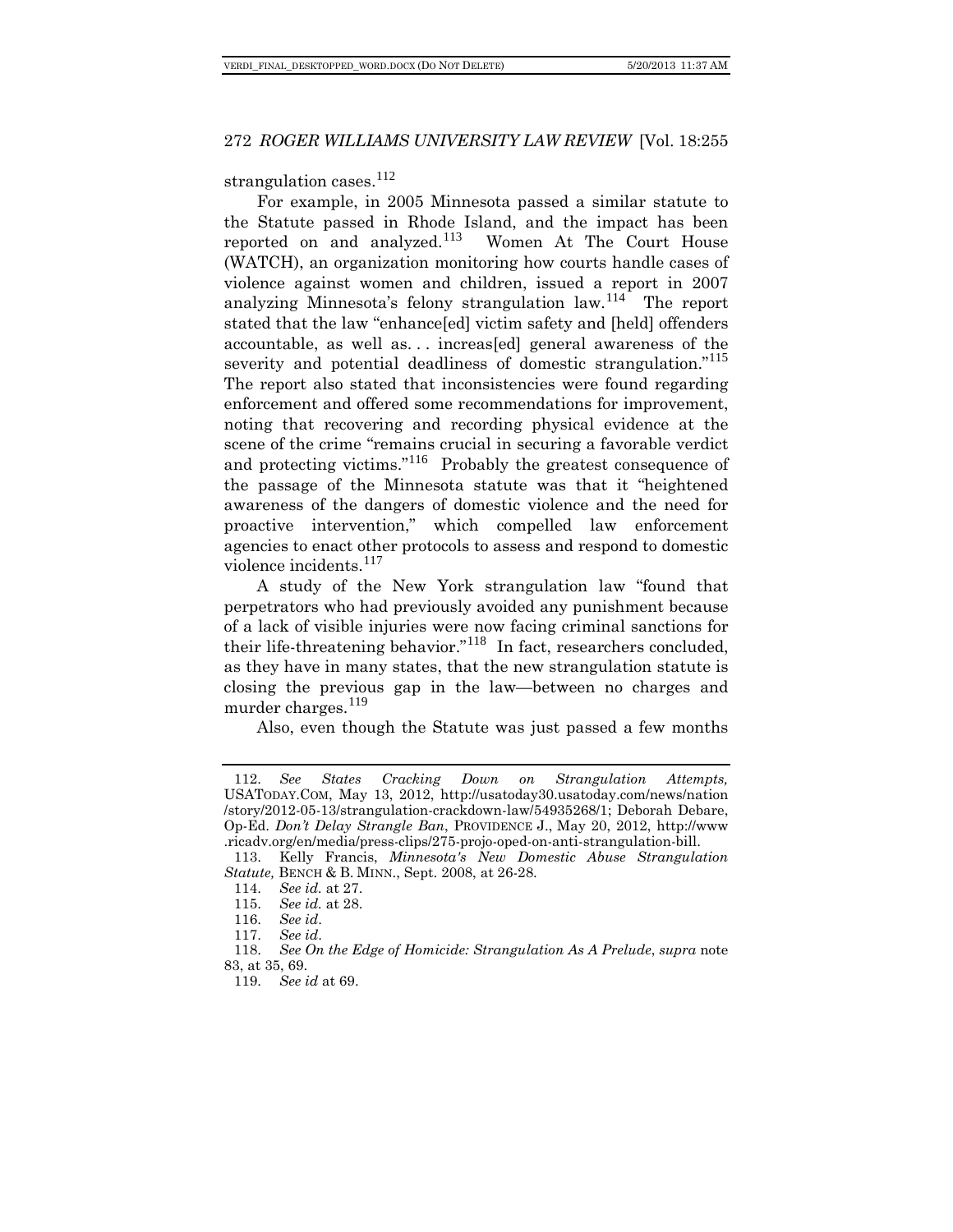ago, Rhode Island has already begun to see and feel the effects of the Statute. For example, in October of 2012, just four months after the Statute was passed, police in the town of Westerly charged a man under the Statute.<sup>[120](#page-19-0)</sup> He was originally charged with simple assault/battery, but the charge was dismissed and he was arraigned on the new charge of domestic strangulation.<sup>[121](#page-19-1)</sup> This man's case may have been simply dismissed had the Statute not been passed.<sup>[122](#page-19-2)</sup> Therefore, the Statute is likely to have similar consequences as seen in the studies of other states' similar strangulation statutes; it is likely to rectify a gap that previously existed before the passage of strangulation statutes.<sup>[123](#page-19-3)</sup>

Nevertheless, probably the biggest consequence of the passage of the Statute and the passage of similar statutes in more than thirty states is that that passage of these new laws "shine[ ] a light on" the severity of the crime.<sup>[124](#page-19-4)</sup> This increased publicity on the horrific realities involved in domestic partner non-fatal strangulation increases awareness.<sup>[125](#page-19-5)</sup> However, even as awareness increases, criticisms about the Statue and similar strangulation statutes still exist. The next section briefly details some of the major criticism regarding the Statute.

#### IV. CRITICISMS OF THE STATUTE

Unfortunately, even though other states have seen success in prosecuting strangulation perpetrators and increasing awareness in the law enforcement, legal, and medical community, there are still those that do not understand the severity of non-fatal domestic partner strangulation.<sup>[126](#page-19-6)</sup> To understand the importance of the Statute, this article acknowledges three major criticisms of

<span id="page-19-0"></span><sup>120.</sup> *Westerly Police Charge Man Under New Strangulation Law*, THE WESTERLY SUN, October 1, 2012, [http://www.thewesterlysun.com/news/](http://www.thewesterlysun.com/news/westerly-police-charge-man-under-new-strangulation-law/article_d43f695c-0bcd-11e2-a084-0019bb2963f4.html) [westerly-police-charge-man-under-new-strangulation-law/article\\_d43f695c-](http://www.thewesterlysun.com/news/westerly-police-charge-man-under-new-strangulation-law/article_d43f695c-0bcd-11e2-a084-0019bb2963f4.html)[0bcd-11e2-a084-0019bb2963f4.html.](http://www.thewesterlysun.com/news/westerly-police-charge-man-under-new-strangulation-law/article_d43f695c-0bcd-11e2-a084-0019bb2963f4.html)

<sup>121.</sup> *Id*.

<sup>122.</sup> *See id.*

<span id="page-19-3"></span><span id="page-19-2"></span><span id="page-19-1"></span><sup>123.</sup> *See id*; *On the Edge of Homicide: Strangulation As A Prelude*, *supra*  note 83, at 69.

<span id="page-19-4"></span><sup>124.</sup> *See States Cracking Down on Strangulation Attempts*, *supra* note 112.

<sup>125.</sup> *See id*.

<span id="page-19-6"></span><span id="page-19-5"></span><sup>126.</sup> *On the Edge of Homicide: Strangulation As A Prelude*, *supra* note 83, at 69; *States Cracking Down on Strangulation Attempts, supra* note 112.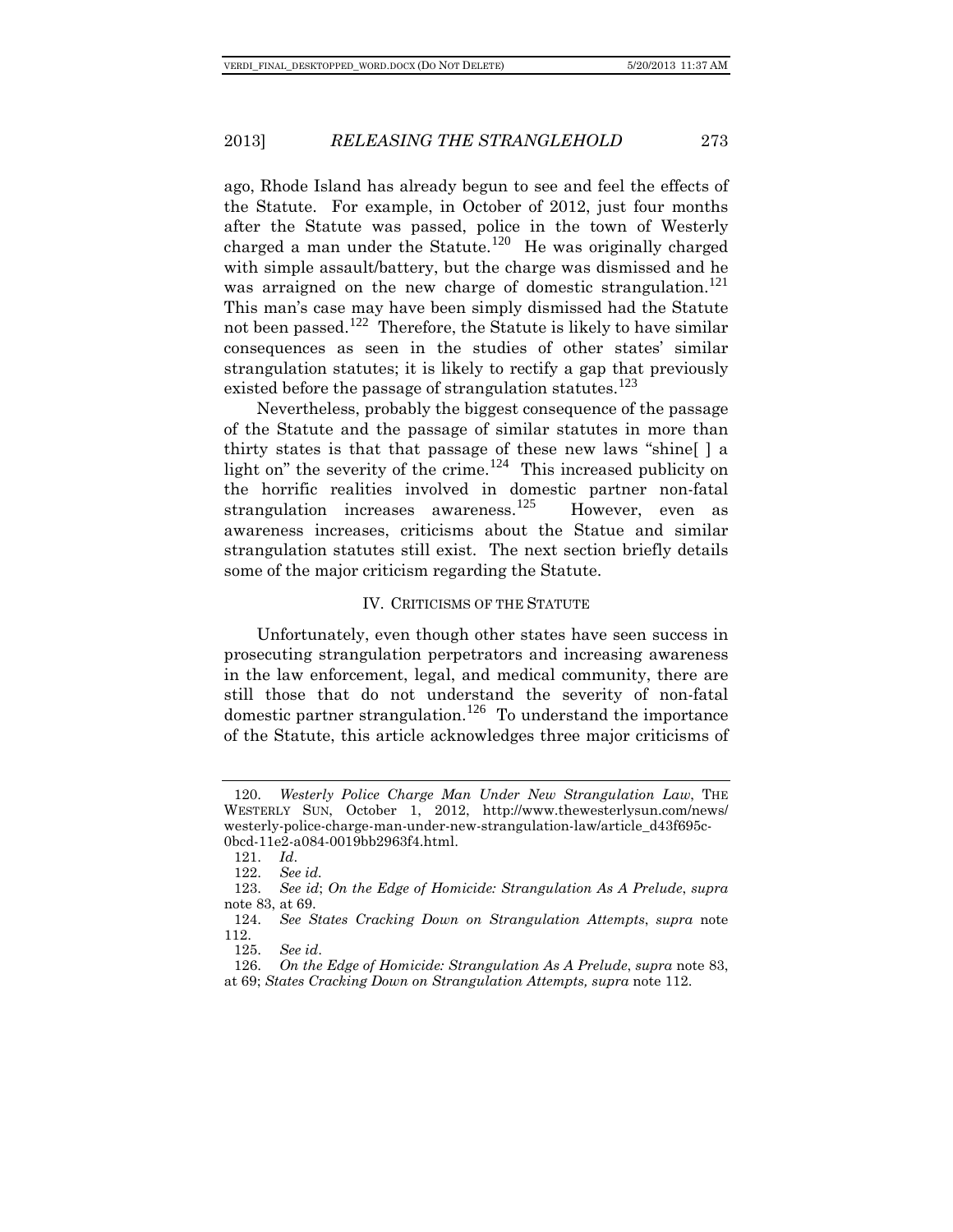the Statute. Then, the next section explains why these criticisms are either incorrect or miss the point as they fail to see the necessity of the Statute.

One possible criticism of the Statute is that the Rhode Island legislature passed an unnecessary law only to call attention to the harms of domestic violence and domestic violence related non-fatal strangulation. Similarly, critics find the Statute to be unnecessary, arguing that there are already numerous statutes that prosecutors can use to put perpetrators in jail and adding another statute just to bring awareness is an example of the legislature using its law making power to unfairly prejudice defendants.<sup>[127](#page-20-0)</sup> Thus, some argue the Statute is needless, as there are other statutes available for police officers and prosecutors to charge perpetrators with strangulation.<sup>[128](#page-20-1)</sup>

Also, before the Statute was enacted, strangulation could have been prosecuted as a "felony assault" if the hands were considered a dangerous weapon and the strangulation caused serious bodily injury.<sup>[129](#page-20-2)</sup> In Rhode Island, successfully prosecuted felony assaults can result in up to twenty years in prison.<sup>[130](#page-20-3)</sup> Therefore, some feel that the Statute is superfluous because strangulation previously could have been prosecuted under simple assault or battery, or felony assault.<sup>[131](#page-20-4)</sup> Opponents of these types of laws, "say that enough laws are in place to protect victims and that new measures will create excessive prosecution."<sup>[132](#page-20-5)</sup> Also, some feel that this statute does not carry out the drafters' intent because it awards perpetrators of domestic violence strangulation with a less severe penalty than what they would have received had they been charged with a felony assault.<sup>[133](#page-20-6)</sup>

A third criticism of the Statute is that the language used in the Statute, even though it achieves the drafters intent and makes

<sup>127.</sup> *See* R.I. GEN. LAWS § 11-5-2.3 (2012); R.I. GEN. LAWS § 11-5-2 (2002).

<sup>128.</sup> *See id.* 

<span id="page-20-2"></span><span id="page-20-1"></span><span id="page-20-0"></span><sup>129.</sup> *See* § 11-5-2. Prosecutors still have the discretion to prosecute strangulation cases under this statute.<br>130. See id.

<sup>130.</sup> *See id*.

<span id="page-20-4"></span><span id="page-20-3"></span><sup>131.</sup> Speaking with Kim Ahern, a prosecutor at the Rhode Island Attorney General's office brought this criticism to light.

<span id="page-20-5"></span><sup>132.</sup> *See States Cracking Down on Strangulation Attempts, supra* note  $\frac{112}{133}$ .

<span id="page-20-6"></span>The Statute has a penalty of up to ten years, while the felony assault statute has a penalty of up to twenty years. *See*  $\S 11-5-2.3(a)$ ;  $\S 11-5-2$ .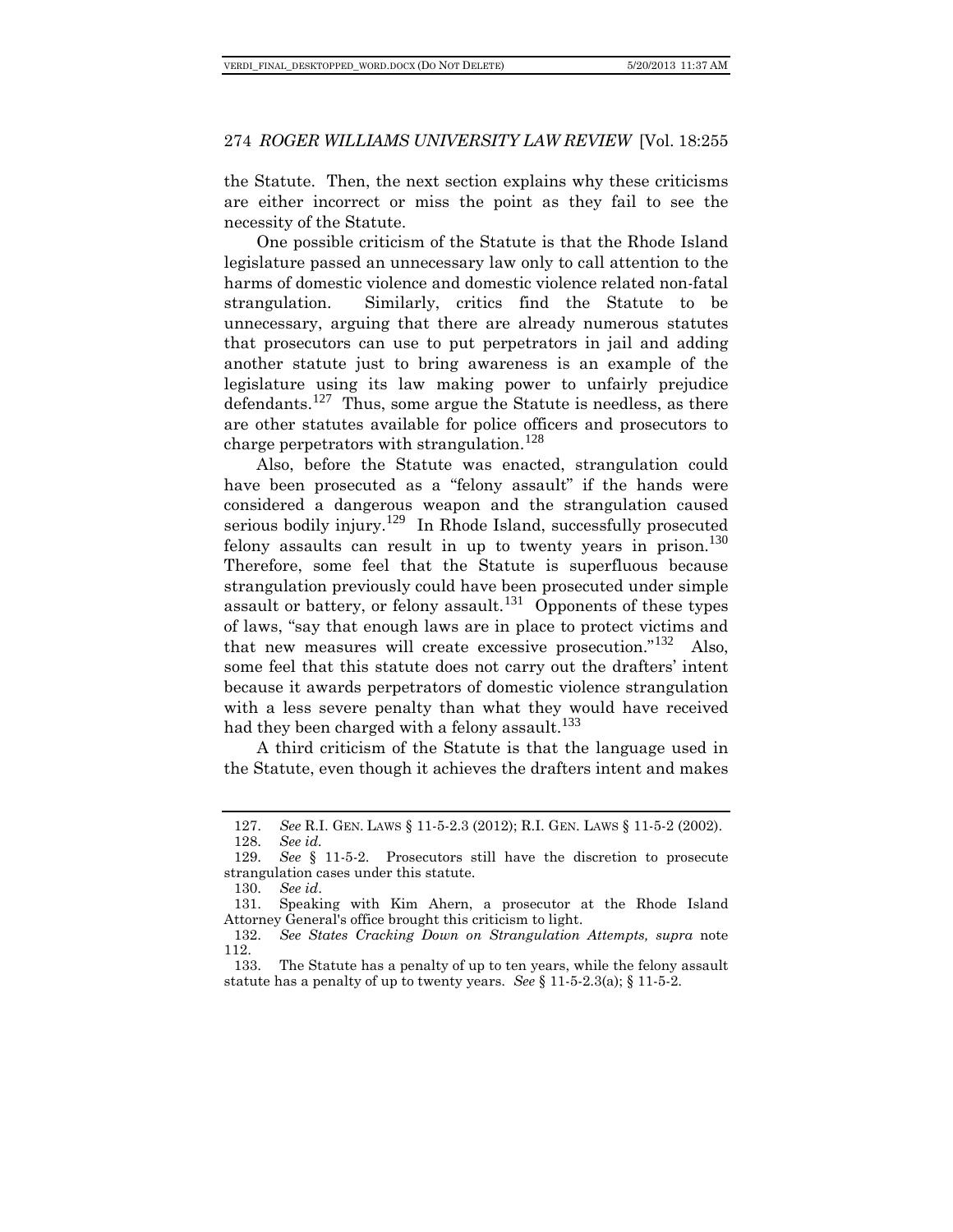it easier for law enforcement officials to prosecute and prevent domestic violence related homicides, goes too far and will give prosecutors "too much leverage to secure guilty pleas."<sup>[134](#page-21-0)</sup> Further, some argue that the laws, like the Statute, are flawed because they "allow for felony prosecution without objective proof of a victim's injury." [135](#page-21-1)

These criticisms are logical; however, in some cases, they are incorrect, and in other cases, they forget about the intent of the legislature, losing focus on the hopeful result of the Statute. The next section describes how these criticisms are incorrect or completely disregard the importance of the Statute.

#### V. RESPONSE TO CRITICISMS ABOUT THE STATUTE

A. The Statute *is* Necessary!

The criticisms regarding the Statute being unnecessary are completely incorrect. First, the staggering statistics discussed in the background section of this article detail exactly why the legislature had to take action. If the legislature did not take action, if nothing was done, more and more women would be strangled and killed by their intimate partners.<sup>[136](#page-21-2)</sup> Since the odds of becoming a homicide victim increase dramatically for women who have been strangled by their partners and victims may present no visible injures after strangulation, the need to support the adoption of a law that addresses the specifics of domestic strangulation solidifies.<sup>[137](#page-21-3)</sup>

Thus, bringing awareness to the legal community, law enforcement, prosecutors, and the community at large is a necessary consequence of the Statute.<sup>[138](#page-21-4)</sup> As seen in other states, statutes like this Statute have started and increased law enforcement agencies education and training about domestic strangulation.<sup>139</sup> Also, many law enforcement agencies have Also, many law enforcement agencies have

<span id="page-21-0"></span><sup>134.</sup> *See States Cracking Down on Strangulation Attempts, supra* note 112.

<sup>135.</sup> *See id*.

<span id="page-21-2"></span><span id="page-21-1"></span><sup>136.</sup> *See* Glass, *supra* note 8, at 329; *On the Edge of Homicide*, *supra* note 83, at 34-35.

<span id="page-21-5"></span><span id="page-21-4"></span><span id="page-21-3"></span><sup>137.</sup> *See* Glass, *supra* note 8, at 329; *On the Edge of Homicide*, *supra* note 83, at 34.

<sup>138.</sup> *See On the Edge of Homicide, supra* note 83, at 34.

<sup>139.</sup> *See id.*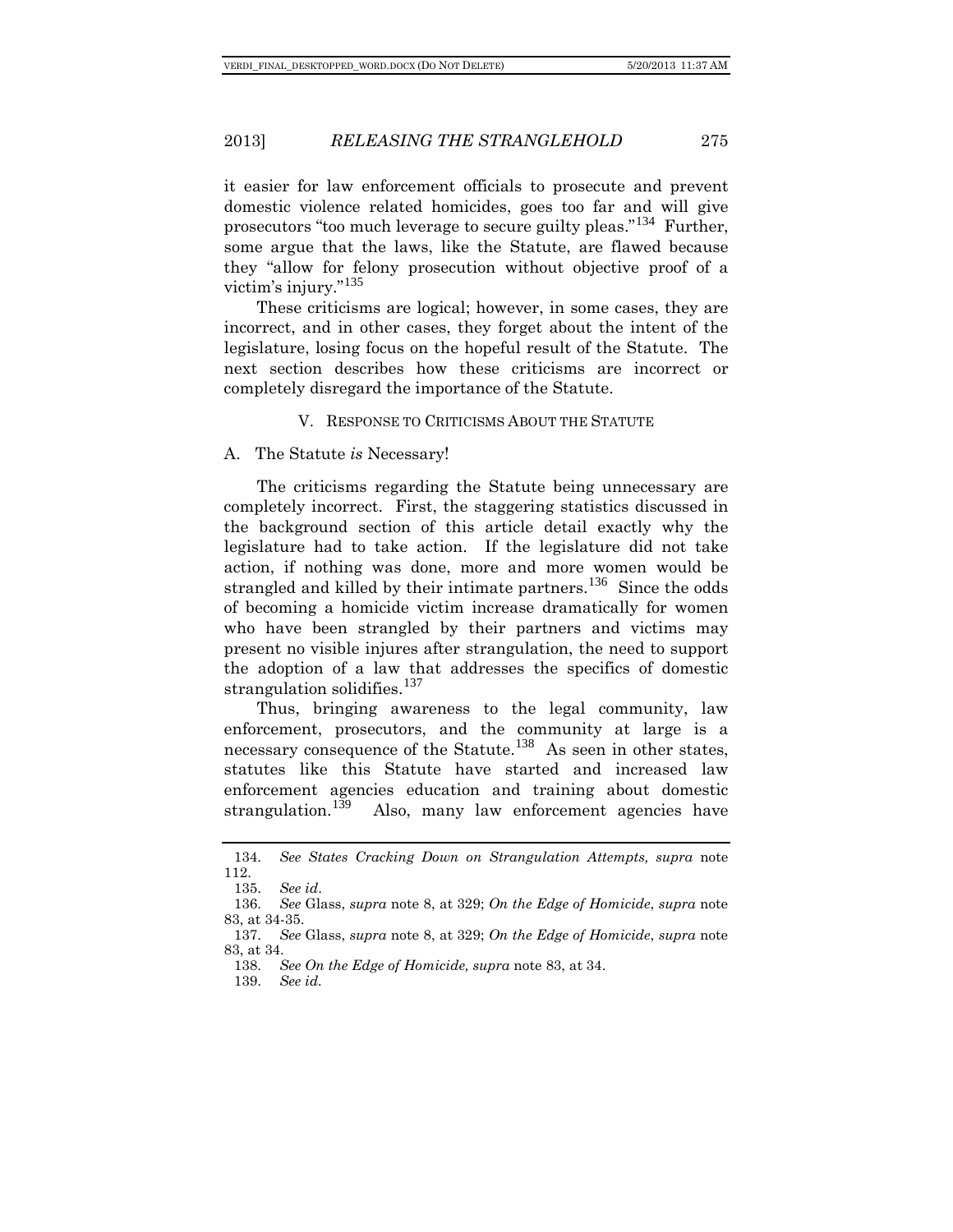instituted specific protocols when handling a possible strangulation case in order to be more accurate and detailed in preserving evidence and protecting victims.<sup>[140](#page-22-0)</sup> Thus, if the Statute helps law enforcement officials prosecute perpetrators of domestic violence related non-fatal strangulation, then it prevents the victims from becoming homicide victims.<sup>[141](#page-22-1)</sup> Therefore, by raising awareness the Statute protects public health and is necessary.[142](#page-22-2)

#### B. The Statute is *not* Superfluous!

Another criticism to the Statute is that non-fatal domestic partner strangulation was already charged as a felony in Rhode Island, and instead of a maximum penalty of ten years, the maximum penalty was twenty years in jail for an assault and battery with a deadly weapon.<sup>[143](#page-22-3)</sup> Similarly, some argue that the Statue is redundant and less of a deterrent than the laws previously passed to deal with similar type crimes.<sup>[144](#page-22-4)</sup>

First, it appears that some states, including Rhode Island, did not pass this type of domestic assault strangulation statute merely to ensure perpetrators were put in jail for the most amount of time possible. It is highly unlikely that prison time for perpetrators was the main focus of such legislatures. Rather, the legislature likely passed the Statute to target the specific difficulties involved in proving a crime of non-fatal strangulation, as strangulation often does not leave markings on victims.<sup>[145](#page-22-5)</sup>

In fact, before the passage of these types of strangulation statutes, law enforcement officials were less successful in prosecuting domestic assault strangulation cases.<sup>[146](#page-22-6)</sup> As non-fatal strangulation does not always leave visible markings, it is more difficult for law enforcement officials to present evidence that the strangulation occurred. Also, victims of domestic violence have a history of recanting, making it more difficult to prosecute

<sup>140.</sup> *See id.* at 35.

<sup>141.</sup> *See id*.

<span id="page-22-3"></span><span id="page-22-2"></span><span id="page-22-1"></span><span id="page-22-0"></span><sup>142.</sup> In fact, it is likely a court would uphold a law that's only consequence was to spread awareness to protect victims of domestic violence.<br>143. See R.I. GEN. LAWS § 11-5-2.3 (2012); R.I. GEN. LAWS § 11-5-2 (2002).

See R.I. GEN. LAWS § 11-5-2.3 (2012); R.I. GEN. LAWS § 11-5-2 (2002).

<sup>144.</sup> *See* § 11-5-2.3; § 11-5-2.

<span id="page-22-6"></span><span id="page-22-5"></span><span id="page-22-4"></span><sup>145.</sup> *See* Campbell, *supra* note 84, at 1095; Glass, *supra* note 83, at 34; *Survival or Suffocation, supra* note 81, at 268-9.

<sup>146.</sup> *See* Glass, *supra* note 83, at 34.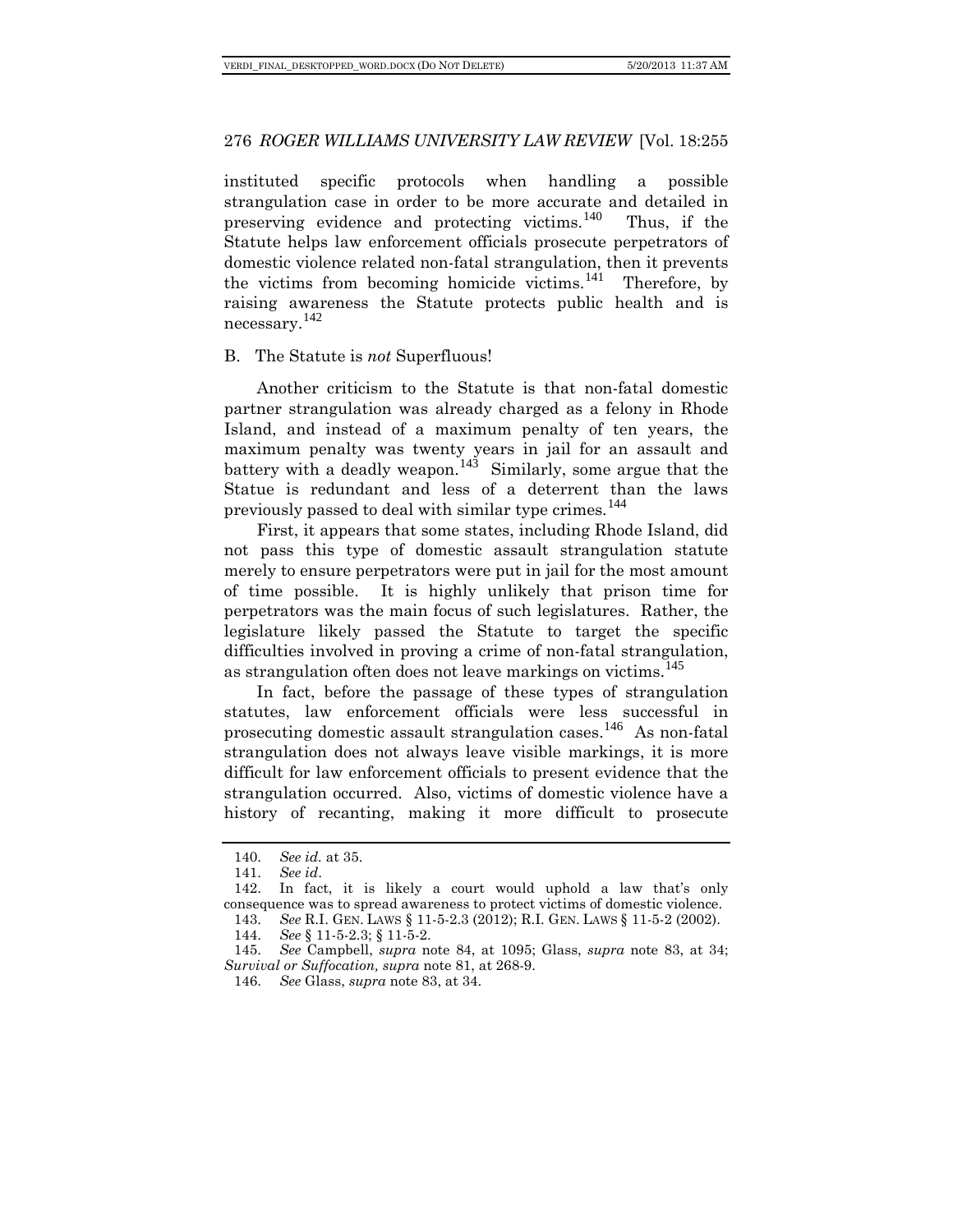perpetrators; symptoms of strangulation do not always appear right after the strangulation has occurred, making it difficult for law enforcement officials who may not be with the victim a few days after the incident to collect evidence of the strangulation. Further, the medical community had not studied the correlation between non-fatal strangulation of domestic partners and the increased likelihood for that victim to eventually be murdered by that same partner.<sup>[147](#page-23-0)</sup> If the Statute increases the number of successful prosecutions, even though the perpetrators may not be in jail for twenty years, hopefully the perpetrators will actually be punished and kept from murdering the victims they strangled.<sup>[148](#page-23-1)</sup>

Ultimately, just because the Statute does not have a maximum penalty of up to twenty years in jail, that does not mean it will not be effective in bringing the domestic strangulation problem to the forefront and help law enforcement officials gain much needed education to better prosecute domestic assault strangulation cases.<sup>[149](#page-23-2)</sup> In fact, other states that passed similar domestic assault strangulation statutes have seen immediate success, and some of them include more lenient penalties than the penalty included in the Statute in Rhode Island.<sup>[150](#page-23-3)</sup>

<sup>147.</sup> *See* Campbell, *supra* note 84.

<span id="page-23-1"></span><span id="page-23-0"></span><sup>148.</sup> *See Survival or Suffocation, supra* note 81, at 271. It appears that prosecutors were having a difficult time proving the elements necessary for perpetrators to be convicted of assault and battery with a deadly weapon. *See id.* Therefore, even though the maximum penalty under the Statute is less than the maximum penalty under the previous law used to charge domestic partner strangulation, the Statute is likely more effective at keeping perpetrators from harming their victims. *See id*.

<sup>149.</sup> *See*, *e.g.*, *Westerly Police Charge Man Under New Strangulation Law, supra* note 120.

<span id="page-23-3"></span><span id="page-23-2"></span><sup>150.</sup> *See* Francis, *supra* note 113, at 26-28; *On the Edge of Homicide: Strangulation As A Prelude*, *supra* note 83, 34-35, 69. For example, just a year after Minnesota passed a similar strangulation law where the maximum jail sentence was three years, Minnesota saw a slight reduction of domestic strangulation and a decrease in domestic homicides. *See* Francis, *supra* note 113, at 28. Also, in New York, where under a similar strangulation statute a defendant can be incarcerated for seven to fifteen years depending upon the class of the offense, 2,003 charges were filed against perpetrators within the first fifteen weeks of the law's passage, and a study "found that perpetrators who had previously avoided I punishment because of a lack of visible injuries were now facing criminal sanctions for their life-threatening behavior." *See On the Edge of Homicide: Strangulation As A Prelude*, *supra* note 83, at 35, 69.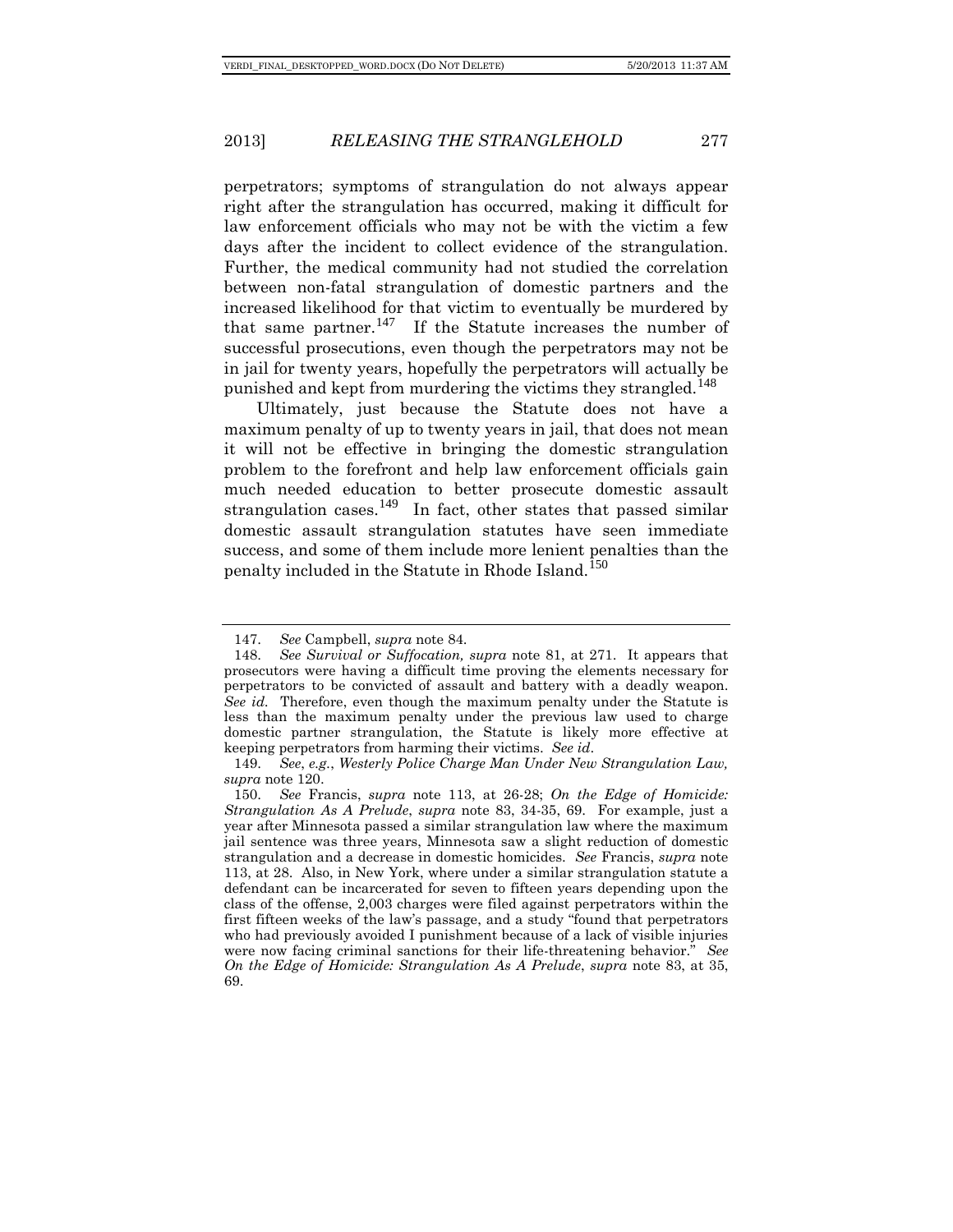#### C. The Prosecution Still Must Prove The Elements of The Crime

A third criticism that opponents of the Statute may raise or have raised is that the Statute allows for felony prosecution without objective proof of a victim's injury.<sup>[151](#page-24-0)</sup> This criticism is entirely incorrect as the Statute does mandate the prosecution demonstrate proof of strangulation, which is, in itself, an injury to a victim.[152](#page-24-1)

The Statute does not eliminate the prosecution's burden of proof, nor does it allow a prosecutor to put someone in jail without proving the crime of strangulation.<sup>[153](#page-24-2)</sup> The Statute states that a person is guilty of strangulation if he or she "knowingly and intentionally imped[es] normal breathing or circulation of the blood by applying pressure on the throat or neck or by blocking the nose or mouth of another person, with the intent to cause that person harm."[154](#page-24-3) Thus, a prosecutor must prove, by physical evidence, testimonial evidence, or circumstantial evidence that the perpetrator intentionally strangled the victim with the intent to cause harm.[155](#page-24-4)

Yes, the Statue does not require proof of serious bodily injury; however, the Statute does require proof of strangulation with intent to cause harm.<sup>[156](#page-24-5)</sup> The Statute does not require specific proof of injury because science and research discovered that in a majority of non-fatal strangulation cases, physical injuries will not be present to the naked eye.<sup>[157](#page-24-6)</sup> Therefore, if the Statute had required proof of physical injuries, the Statute would be completely ineffective.<sup>[158](#page-24-7)</sup> Nevertheless, the Statute still requires that a prosecutor prove strangulation,  $159$  and usually the

<span id="page-24-2"></span><span id="page-24-1"></span><span id="page-24-0"></span><sup>151.</sup> *See States Cracking Down on Strangulation Attempts*, *supra* note 103.

<sup>152.</sup> *See* R.I. GEN. LAWS § 11-5-2.3 (2012).

<sup>153.</sup> *See id*.

<sup>154.</sup> *Id*.

<sup>155.</sup> *Id*.

<sup>156.</sup> *See id*.

<span id="page-24-6"></span><span id="page-24-5"></span><span id="page-24-4"></span><span id="page-24-3"></span><sup>157.</sup> *See Part I, supra* note 66, at 305-306; *see generally* Wolfgang Grellner & Mark Benecke, *The quantitative alteration of the DNA content in strangulation marks is an artifact*, 89 FORENSIC SCIENCE INT'L 15 (1997); *see also* P. Wiegand & M Kleiber, *DNA typing of epithelial cells after strangulation*, 110 INT. J. OF LEGAL MED, 181 (1997).

<span id="page-24-7"></span><sup>158.</sup> *See* R.I. GEN. LAWS § 11-5-2.3 (2012).

<span id="page-24-8"></span><sup>159.</sup> *See id*.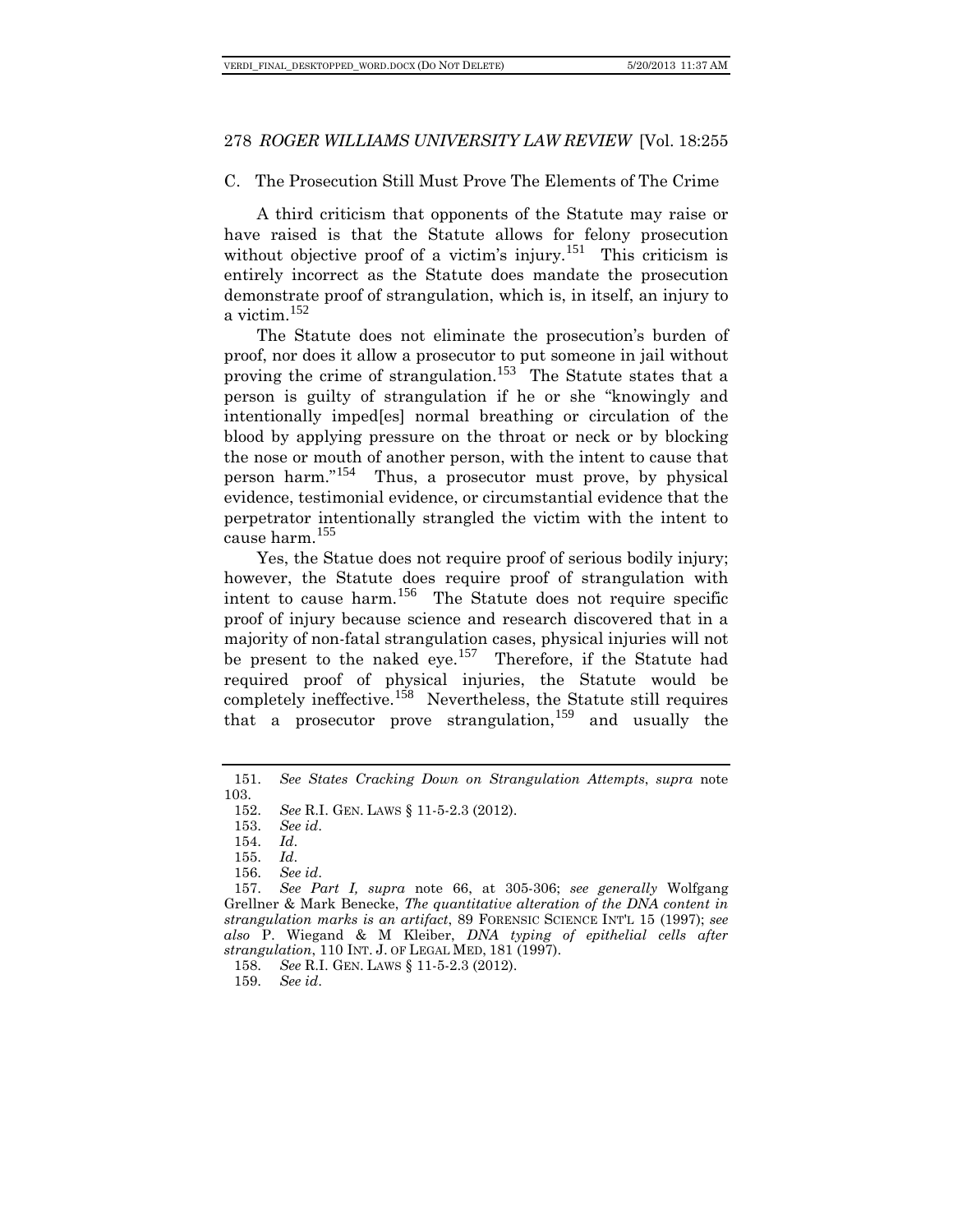prosecutor will only be able to do that with some corroborating physical evidence, which is why, as discussed below, it will be extremely important for doctors, law enforcement officials, prosecutors, and the community to work together to ensure that physical signs are noted, recorded, and testified to.

Even though the critics are incorrect, the Statute is not perfect and will not completely solve the problem of domestic nonfatal strangulation. The legislature was likely rational and realistic, and understood that the Statue is simply one positive step amongst multiple steps that should be taken to protect victims. The next section of this article details some recommendations that could be taken to ensure the statute is effective and further protects victims from the horrors of domestic non-fatal strangulation.

#### VI. RECOMMENDATIONS

The key to the success of the Statute is in educating law enforcement agencies and the community of the specifics and severity of the crime. Decreasing domestic non-fatal strangulation related assaults and homicides will greatly depend on law enforcement and prosecution education and enforcement. Also, its effect will hinge on educating the community on the severity of strangulation to protect victims of domestic violence from strangulation.

# A. Investigators Must Be Educated To Deal With Non-Fatal Strangulation

First, "to properly assess . . . the legal standards necessary for charging . . . [and] to understand the lethality of the assault," law enforcement officials and investigators must fully document what transpired.<sup>[160](#page-25-0)</sup> Investigators need to be educated on the severity of non-fatal strangulation and on the fact that a lack of physical injuries does not mean a crime has not been committed. If there is any indication, from the victim, a neighbor, a child, the perpetrator, or even a slightly visible mark on a victims neck, investigators should be trained to treat the situation as if a nonfatal strangulation may have occurred, and they should proceed

<span id="page-25-0"></span><sup>160.</sup> Turkel, *supra* note 34, at 21.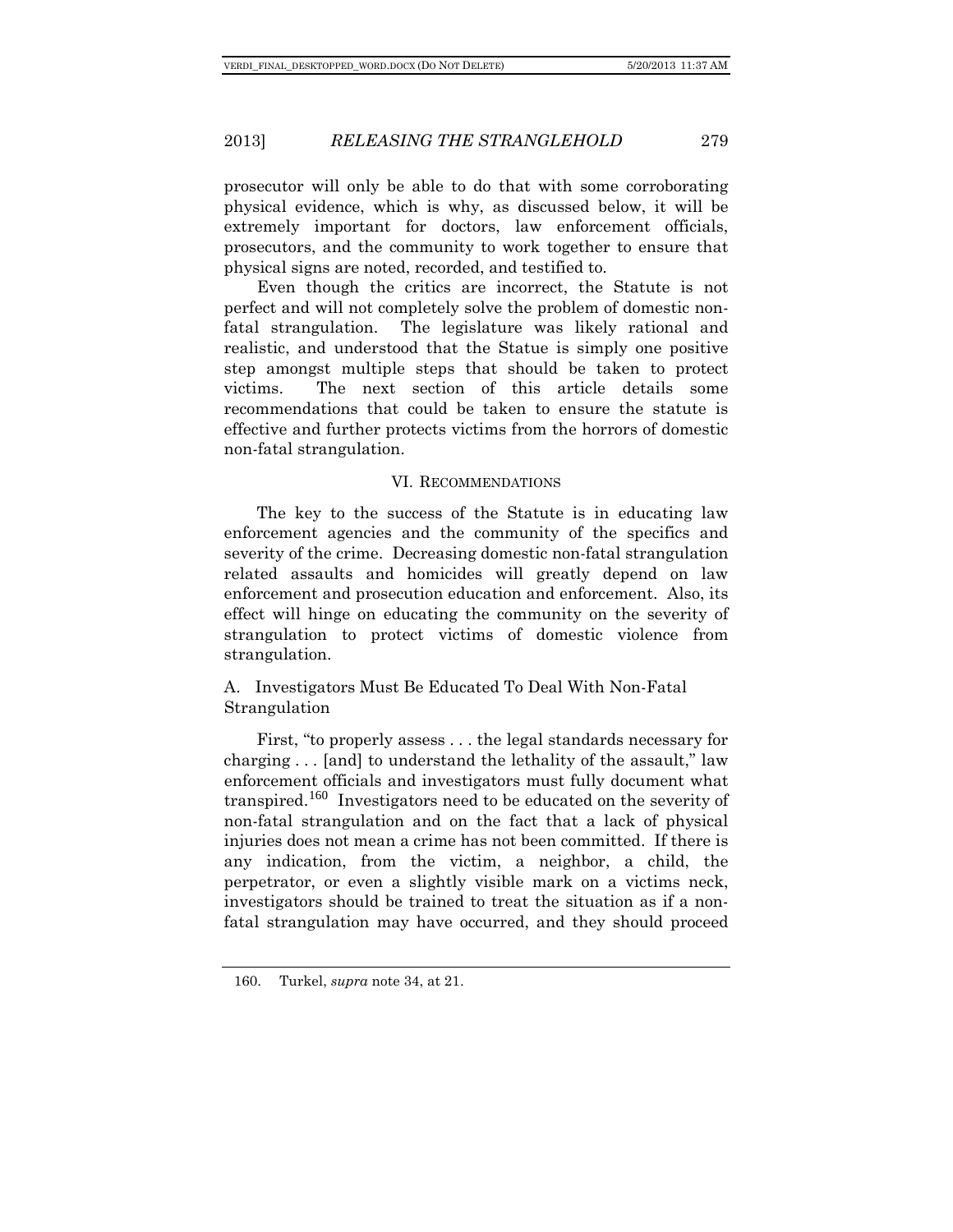with that in mind. Thus, if injuries are not visible, any potential victim of strangulation should be taken for a medical exam as soon as possible.<sup>[161](#page-26-0)</sup>

When an investigator suspects that a victim was strangled, they should be trained to do the following: record the victim's exact words; get a description of how the victim was injured; document the pressure used, where the perpetrators hands were, and if the victim reported any problems breathing; ask and write down what the victim perceived, if anything, during the strangulation; ask and document what the perpetrator did immediately before the strangulation; document any words the victim heard the perpetrator use; ask the victim if she lost consciousness and if she knows how long she lost consciousness; document any pain or problems with swallowing, sore throat or hoarseness, or if her voice changed; look and photograph any petechaie under the eyes, face, or neck; check and document any external injures, scratches and bruises; look at the assailants body for any defensive wounds, scratches and bruises; document both parties demeanors; ask about and document any nausea or vomiting; document any muscle injuries; ask and document if the victim is dizzy or having trouble focusing or paying attention; and determine if anyone else may have heard and seen anything and write down any information obtained.<sup>[162](#page-26-1)</sup>

Also, while writing down information is key, photographing and even videotaping should be available to investigators and done regularly when presented with a possible strangulation victim. Investigators should photograph both the victims and the perpetrators injuries, no matter how minor.<sup>[163](#page-26-2)</sup> If a victim appears to have difficulty swallowing, her voice is hoarse, or her voice

<span id="page-26-2"></span>163. *See id.*

<sup>161.</sup> *See id*.

<span id="page-26-1"></span><span id="page-26-0"></span><sup>162.</sup> *See id.* at 21-22. It might seem commonsensical for investigators to ask these types of questions and document this information. However, law enforcement officials are not always aware of the seriousness of strangulation unless they see physical markings. Thus, they are less likely to obtain a detailed report without what they deem as necessary to warrant such a detailed report. Nevertheless, educating law enforcement officials on the horrific statistics regarding non-fatal strangulation, what they should be looking for, and what type of questions to ask to ensure the non-fatal strangulation was documented, is necessary so the incident can be successfully prosecuted.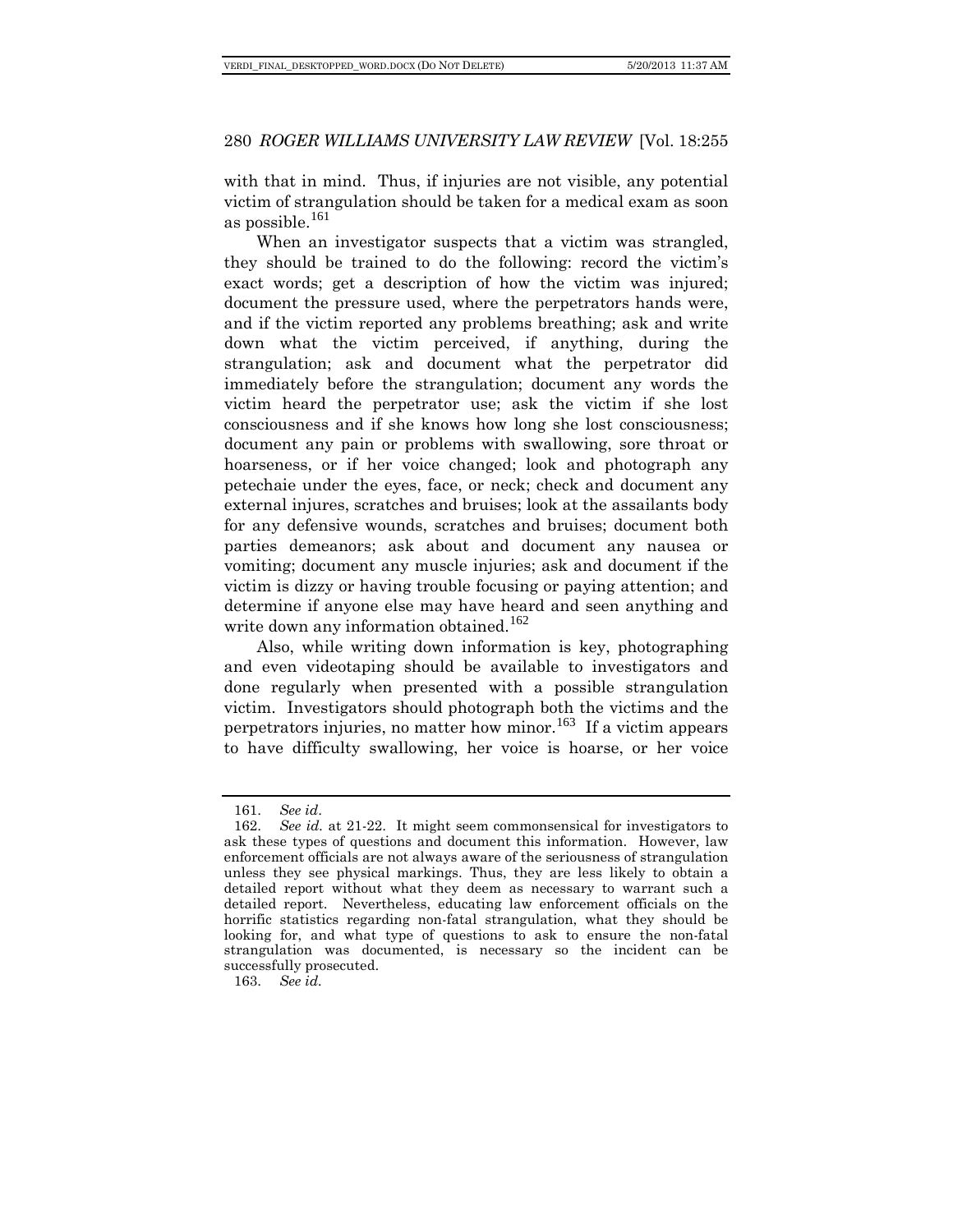appears to have changed, the victim should be audio/videotaped to document those changes.<sup>[164](#page-27-0)</sup> Also, obtaining "follow-up voice" information as well as pre-curser voice information (i.e., home video or telephone answering machine)" should be gathered and stored.

Once investigators and other law enforcement officials are trained on the severity of non-fatal strangulation and what they can do to help protect and prevent victims from being hurt again, they will likely implement protocols that mandate investigators and law enforcement officials ask similar questions and document the information in a similar manner to that stated above. In fact, "[s]ome jurisdictions have created specific reports for strangulation cases so that" all the pertinent information is recorded.[165](#page-27-1)

The purpose of this education and training of investigators is to ensure that prosecutors will have enough evidence to prove strangulation at trial. Even with the Statute, a lack of physical evidence or a lack of a victim's statement may make it difficult to prove that strangulation occurred. However, investigators conducting thorough interviews and documenting everything will likely lead to more successful prosecutions with or without victim testimony, which will help protect victims in the future. Thus, to promote investigators conducting these types of investigations, they must be educated to the specific horrors and characteristics of domestic strangulation.

Law enforcement officials and prosecutors are not the only individuals who can ensure the Statute is effective and protects victims. Awareness throughout the community will be helpful in preventing strangulation and protecting victims. The more the community becomes aware of the severity of non-fatal domestic strangulation, the more victims will understand the need to speak up when they are strangled by an intimate partner, which will hopefully decrease domestic homicides. The next and last section of this article describes how community awareness is vital to the success of the Statute.

<span id="page-27-0"></span>B. Increasing Education Throughout The Community Will Also

<span id="page-27-1"></span><sup>164.</sup> *See id*.

<sup>165</sup>*. See id* at 22.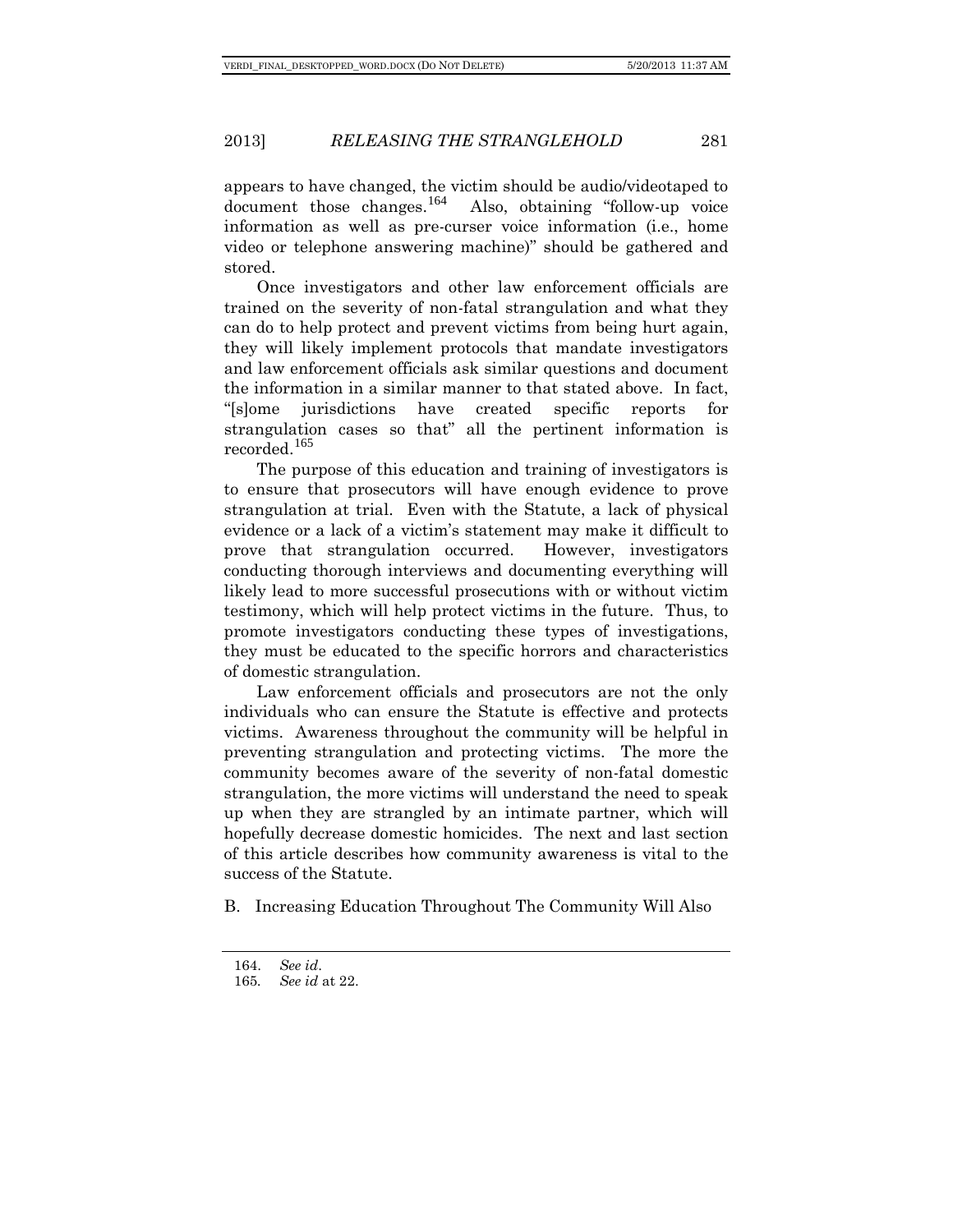# Help The Effectiveness Of The Statute

Only time will tell how successful the Statute will be in preventing domestic strangulation and protecting victims from future domestic homicide. As community awareness to the specifics of non-fatal strangulation and as law enforcement officials are educated and trained in investigative techniques, prosecutors will be better able to prosecute perpetrators under the Statute.

However, even with the passage of the Statute, victims will likely continue to be hesitant and sometimes refuse to testify, and juries may not believe that a victim who refuses to testify was actually strangled. This makes it all the more crucial for domestic violence organizations or victim help services to team up with law enforcement officials and the medical community to communicate, not just to investigators, but to the community as well, how domestic violence non-fatal strangulation is a precursor to death.<sup>[166](#page-28-0)</sup>

Currently, in Rhode Island, the newly formed Child Abuse Unit at the Rhode Island Attorney General's Office works with medical doctors, Day One<sup>[167](#page-28-1)</sup> specialists, and members of the Department of Children, Youth and Families (DCYF) to ensure everyone is educated on all the up-to-date protocols and procedures, and to ensure all departments are doing what is best to protect and help abused children. Also, during the summer, Day One holds informational sessions with representatives from local Rhode Island Police Departments on the new techniques and procedures that should be used to best investigate and handle suspected child abuse cases.

This holistic approach of focusing on a problem from all different angles, with different agencies working together, is

<sup>166.</sup> Glass, *supra* note 8, at 331.

<span id="page-28-1"></span><span id="page-28-0"></span><sup>167.</sup> Day One provides services to victims of sexual assault, domestic violence, and other violent crimes and educates the public throughout Rhode Island. Their services include a twenty-four hour victims of crime helpline, crisis intervention, consultation, adult advocacy for victims and their families, legal advocacy, the Office of Victim Services at the RI Department of Corrections, Law Enforcement Advocates, the RI Children's Advocacy Center, prevention education, and psycho-educational services for incarcerated men and women who are victim of child abuse and assault. *See*  <http://www.dayoneri.org/whatwedo.htm> (last visited Dec, 31 2012).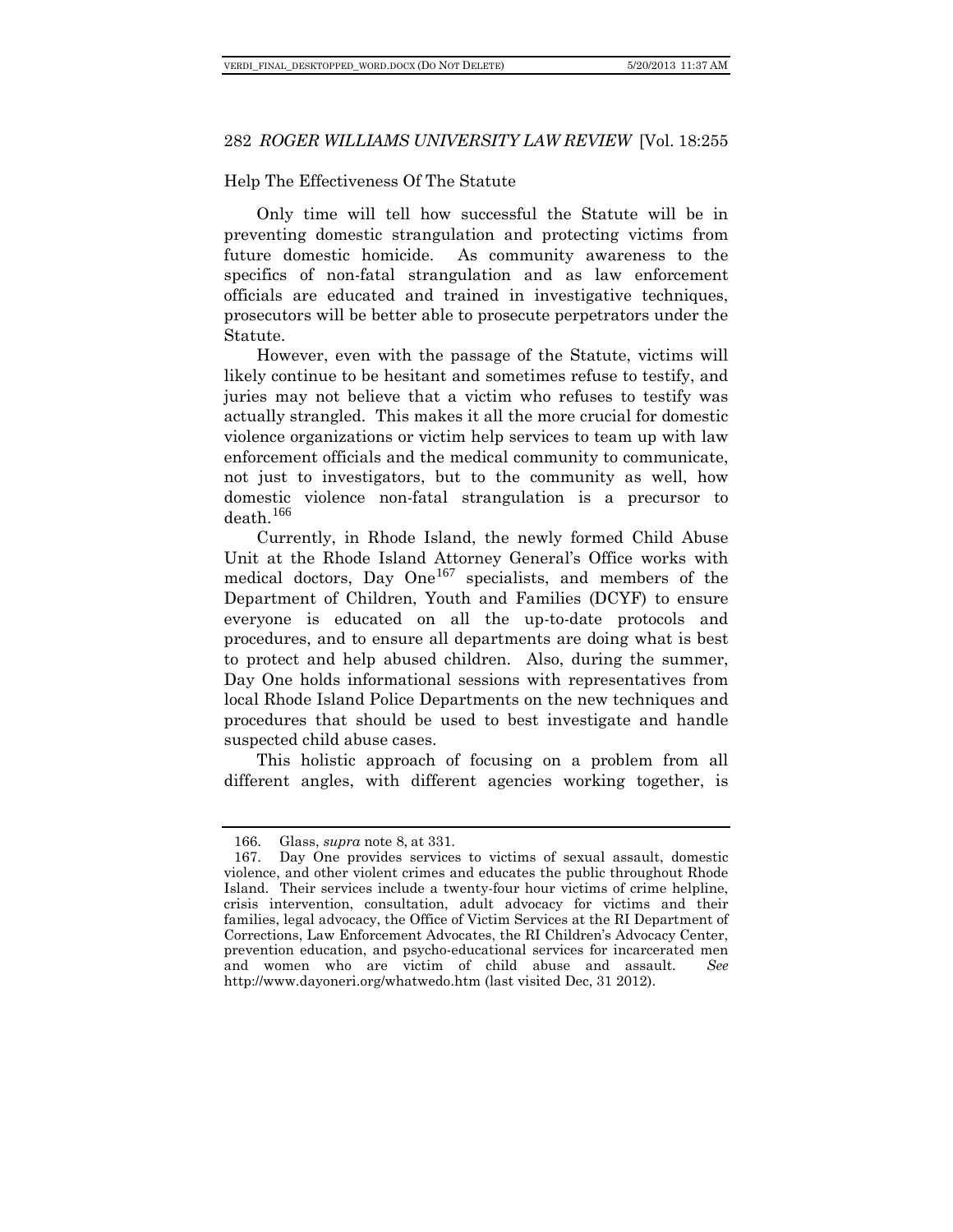exactly the type of action that Rhode Island needs to help ensure the Statute will be as effective as possible. The passage of the Statute is not the whole solution. Rather, it is merely part of numerous measures that should be taken to reach the solution of decreasing domestic violence strangulation, preventing domestic violence homicide, thereby decreasing domestic violence in general.

Thus, in order for the Statute to be effective, enforcement is important. For enforcement to be successful, education is vital. Hopefully, as law enforcement officials learn and are educated and trained on how to correctly handle domestic strangulation investigations, prosecutors will be able to prosecute perpetrators under the Statue. Also, as the community becomes aware, hopefully victims and their families will speak up and speak out more when they have been strangled, which will hopefully decrease domestic violence related deaths.<sup>[168](#page-29-0)</sup>

# VII. CONCLUSION

The need for the Statute that the Rhode Island legislature passed in June of 2012 is overwhelming in its importance. The statistics regarding domestic non-fatal strangulation are startling.[169](#page-29-1) Learning that one study found victims of domestic non-fatal strangulation are, in fact, 800% more likely to be killed by their partner shows how crucial it is that the Statute be successful.<sup>[170](#page-29-2)</sup> The Statute comes after numerous studies demonstrated the need for this type of statute and how similar statutes in other states have provided some relief for victims.<sup>[171](#page-29-3)</sup> It will likely help law enforcement agencies and prosecutors provide relief for victims, though it will not solve the problem completely. However, as the Statute brings awareness, hopefully it will bring the medical community, legal community, and domestic violence advocacy community together to educate, train, and provide a holistic approach to protecting victims and preventing domestic violence. The Statute is an example of the Rhode Island

<sup>168.</sup> *See generally*, Glass, *supra* note 8.

<sup>169.</sup> *See id*.

<span id="page-29-3"></span><span id="page-29-2"></span><span id="page-29-1"></span><span id="page-29-0"></span><sup>170.</sup> *See On the Edge of Homicide: Strangulation as a Prelude*, *supra*  note 8, at 34

<sup>171.</sup> *See Survival or Suffocation* supra note 81, at 270-71.